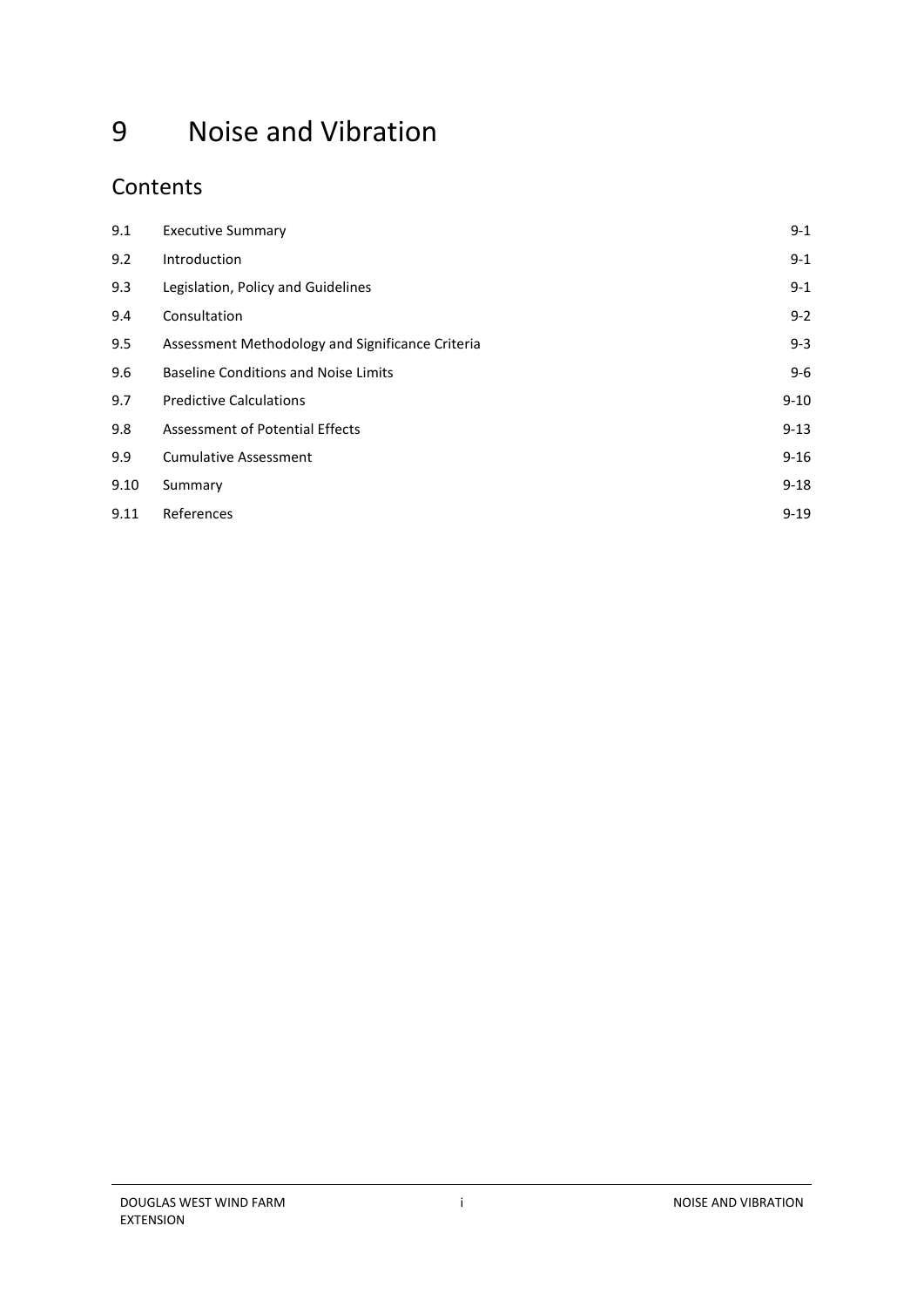This page is intentionally blank.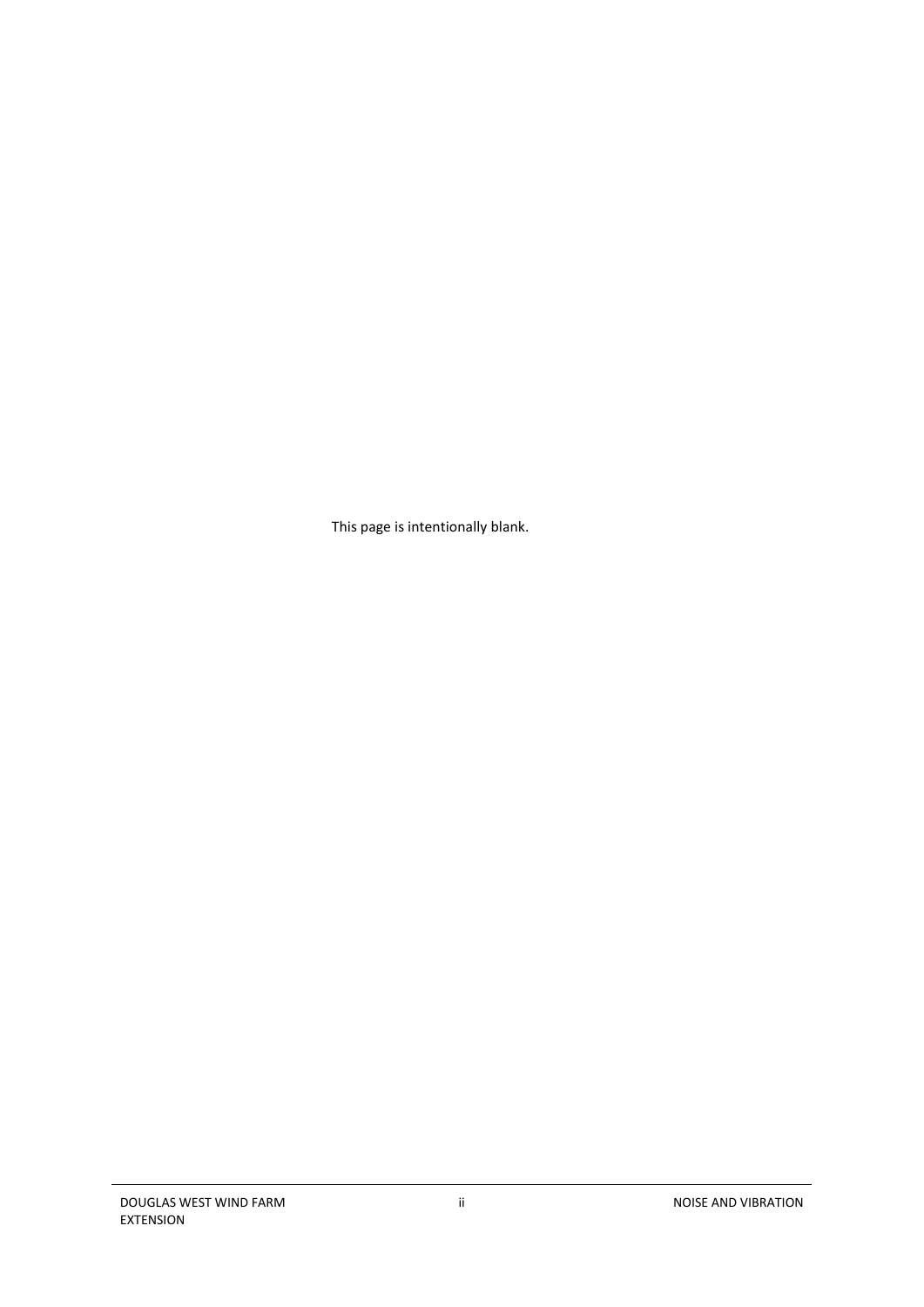# 9 Noise and Vibration

# <span id="page-2-0"></span>9.1 Executive Summary

- 9.1.1 This chapter evaluates the noise and vibration effects of the Proposed Development. The levels of noise and vibration likely to occur at local residential properties as a result of the operation of the proposed wind turbines have been assessed in respect of the Proposed Development in isolation, and cumulatively with other local wind farm developments. Potential noise and vibration effects from construction activities and any borrow pit workings have also been assessed.
- 9.1.2 The assessment in this chapter was carried out using the noise data for the Siemens Gamesa 3.4- 132 turbine which was determined to be the 'worst case', *ie* noisiest turbine, from a range of candidate turbines considered for the Proposed Development.
- 9.1.3 The noise and vibration assessment was conducted on the basis that the noise limits in the planning conditions for the neighbouring, and recently consented, Douglas West site will be appropriate to the Proposed Development. The assessment has shown that the Proposed Development will meet all the conditions regarding noise and vibration contained within the recent consent for wind energy development on the adjacent site, and it is concluded that there will be no significant residual effects on nearby residential properties in terms of noise immission or ground-borne vibration.

# <span id="page-2-1"></span>9.2 Introduction

- 9.2.1 Background noise levels were surveyed in 2012 and 2015 in connection with the adjacent (consented) Douglas West Wind Farm which was also developed by 3R Energy. The results of the 2012 and 2015 surveys were considered appropriate for use in the recent applications for the neighbouring Douglas West project in 2015 and 2017. The most recent application for a tip height increase to 149.9 m received planning permission on 2 May 2018, reference CL/17/0477.
- 9.2.2 No further background noise surveys have been carried out in connection with the Proposed Development, because the background levels, i.e. the levels with no operational turbines, are no longer measurable. Noise surveys at locations already affected by existing wind energy developments are proscribed by ETSU-R-97 at page 58 (in relation to cumulative impact) which specifically states that an existing wind farm "*should not be considered as part of the prevailing background noise*". That paragraph of the appropriate guidance also makes it clear that absolute noise limits and margins above background should relate to the cumulative effect of all wind turbines in the area in order to assess the likely impact of the wind turbine generators on noisesensitive receptors. Planning conditions were set by South Lanarkshire Council (SLC) when planning permission was granted for the neighbouring Douglas West project in 2018, and these noise limits and conditions previously set down remain appropriate for the protection of nearby receptors in respect of the Proposed Development.
- 9.2.3 The assessment is made against the guidelines available for wind energy developments as noted in Section 9.3.5 below. Particular attention is paid to the ETSU-R-97 report *The Assessment and Rating of Noise from Wind Farms*, the latest *Onshore wind energy planning conditions guidance note* (Renewables Advisory Board and the Department for Business, Enterprise and Regulatory Reform, BERR) and the Institute of Acoustics' (IOA) *Good Practice Guide on the application of ETSU-R-97*, May 2013 together with its supplementary guidance notes published in 2014.

# <span id="page-2-2"></span>9.3 Legislation, Policy and Guidelines

# *Legislation*

9.3.1 The *Control of Pollution Act 1974* sets out legislation relating to noise from construction sites, from plant and machinery and from other sources, and discusses Best Practicable Means and codes of practice for minimising noise.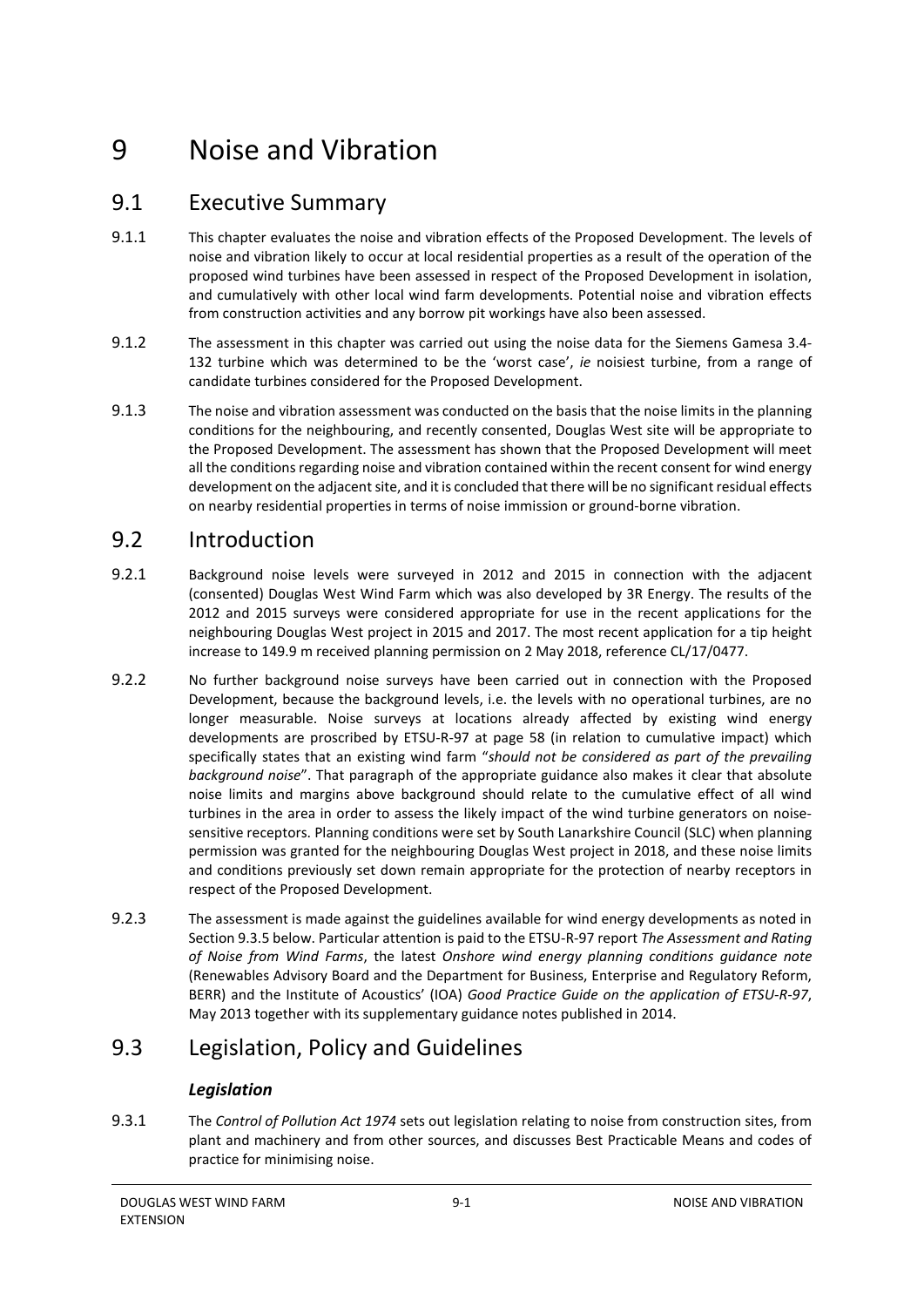## *Planning Policy*

- 9.3.2 Energy policy in Scotland has been specifically reserved to the UK parliament, but planning is a matter that has been devolved to the Scottish Government. The Scottish Government has previously stated that *ETSU-R-97*, supplanted by guidance on best practice, should be used to assess environmental noise from wind turbines (Scottish Government, 2014).
- 9.3.3 Chapter 5 sets out the planning policy framework that is relevant to the EIA. Of relevance to the noise and vibration assessment presented within this chapter, regard has been had to Paragraph 169 of *Scottish Planning Policy*, which notes that noise impacts on individual dwellings and communities are to be considered in development management for energy developments.
- 9.3.4 Relevant SLC policy relating to the assessment of noise from onshore wind farms is found in the South Lanarkshire Local Development Plan (2015), and SLC Supplementary Guidance 10 Renewable Energy (2015). Part 10b of the assessment checklist (Table 7.1) states that "*all applications for wind turbine developments should be accompanied by a site specific noise assessment*".

#### *Guidance*

- 9.3.5 Due notice has been taken of the following guidance and recommendations:
	- **The Working Group on Noise from Wind Turbines The Assessment & Rating of Noise from Wind** Farms (ETSU-R-97) (1996)
	- (Institute of Acoustics, 2013) Good Practice Guide to the Application of ETSU-R-97 for the Assessment and Rating of Wind Turbine Noise (IOA Good Practice Guide) and associated Supplementary Guidance Notes
	- **Planning Advice Note (PAN) PAN1/2011 Planning and Noise. Information and advice on noise** impact assessment methods is provided in the associated Technical Advice Note Assessment of Noise
	- (Institute of Acoustics, 2009) Bulletin Article Volume 34 No. 2, March / April 2009
	- ISO 9613-2:1996 Acoustics -- Attenuation of Sound during Propagation Outdoors -- Part 2: General Method of Calculation

# <span id="page-3-0"></span>9.4 Consultation

- 9.4.1 The Environmental Health department at SLC was consulted before the original background noise surveys most appropriate to the Proposed Development were carried out in 2012 and 2015 for the neighbouring Douglas West Wind Farm. The Environmental Health Officer (EHO) was consulted again in 2017 in connection with the tip height extension application for the Douglas West Wind Farm (CL/17/0477) in order to discuss the scope of any further background noise survey work and whether the results of the 2012 and 2015 surveys could still be considered valid. In that case, it was agreed that no repeat background noise monitoring should be undertaken at any locations because so many additional turbines had been brought into operation in recent years.
- <span id="page-3-1"></span>9.4.2 Through consultation with the SLC Environmental Health department on the Proposed Development it was agreed again that it was neither necessary nor advisable to repeat the background noise measurements at any locations because additional turbines had since been brought into operation. This approach was central to the Scoping Opinion from South Lanarkshire Council in a letter dated 14 February 2019 (refer to Appendix 4.2) and was agreed in direct communication with the EHO (refer to Appendix 4.3). In accordance with ETSU-R-97 Guidance, and as agreed with the SLC EHO, additional background noise measurements have therefore not been undertaken in connection with the Proposed Development.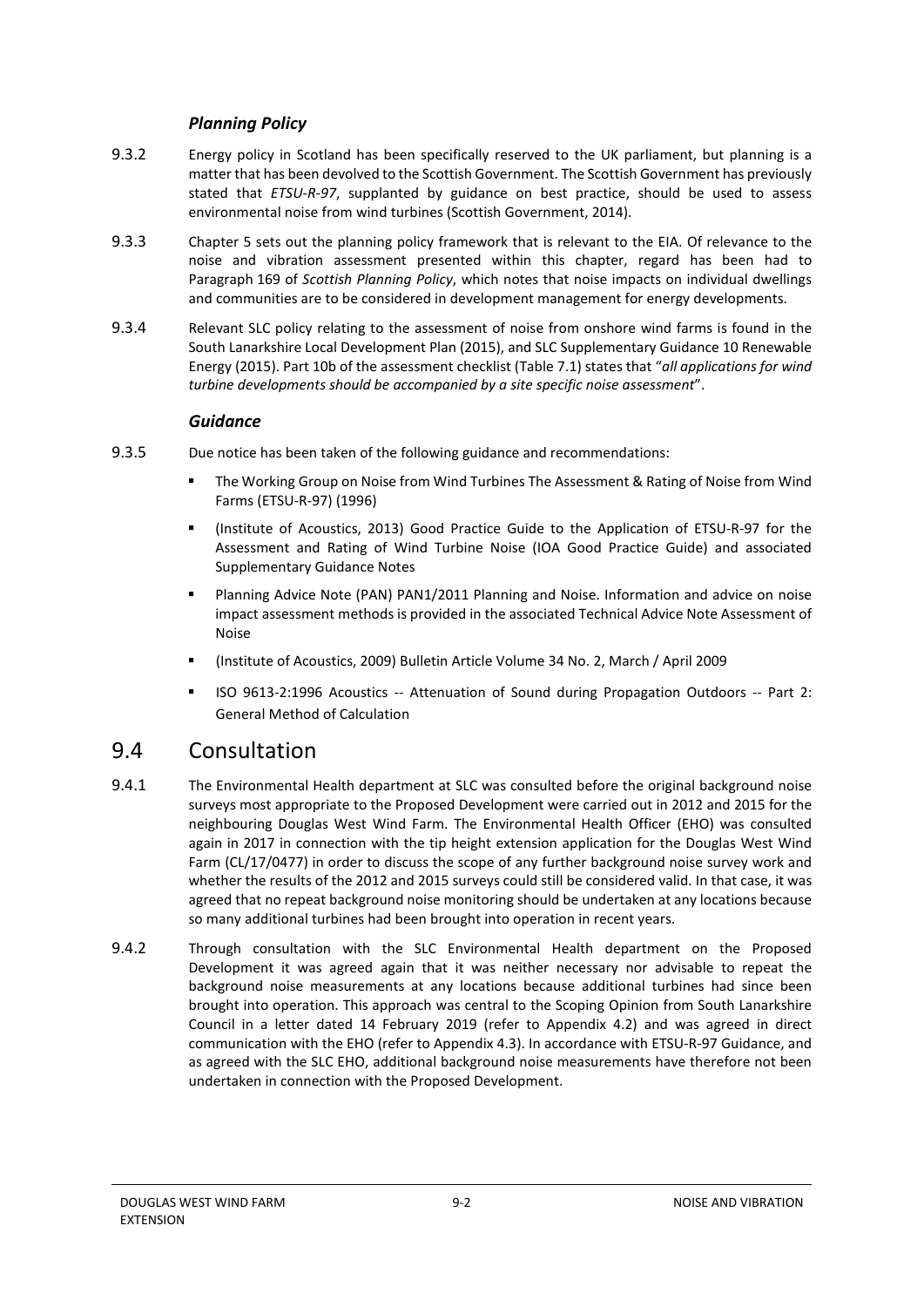# 9.5 Assessment Methodology and Significance Criteria

#### *Study Area*

- 9.5.1 Preliminary noise predictions for a matrix of thirteen turbines indicated the area within which a noise immission level of 35dB LA90,10min could be exceeded. The extent of this area depends on the disposition of the nearest turbines to the receptor in question, and the area possibly affected by noise from the Proposed Development could extend to 5km from the site boundary, although at such distance the noise immission level will be considerably less than 35dB. Within the area subject to more than approximately 30dB, the nearest noise-sensitive locations to any turbine were identified so that noise predictions could be made for all residential properties in accordance with the relevant guidance. It is worthy of note that in any given direction from the Proposed Development, if the noise impact is acceptable at the nearest noise-sensitive location then it must necessarily also be acceptable at more distant locations.
- 9.5.2 Given that the separation distances between the Proposed Development and the nearest residential properties are of the order of hundreds of metres, vibration effects would be imperceptible, so only a brief qualitative vibration assessment was conducted. The levels of vibration depend not only on the input excitation, but also on the ground conditions close to the surface (in the unconsolidated layer) and the nature of the property in which vibration might be detected. None of these can be predicted other than in terms of the order of magnitude.

## *Methodology*

#### **PAN45 and Subsequent Web-based Guidance**

- 9.5.3 Until early 2011 Planning Advice Note 45 specified the issues that should be taken into account by local planning authorities when assessing the development of renewable energy projects. Regarding wind turbines in particular, the guidance stated that the framework for the measurement of wind farm noise in the ETSU-R-97 report (see below) should be followed by applicants and consultees, and used by planning authorities to assess and rate noise from such developments, until such time as an update was available. PAN 45 also cited the UK Government's statement regarding the findings of the Salford University report into aerodynamic modulation of turbine noise, which concludes that there is no evidence of health effects arising from infrasound or low frequency noise generated by turbines.
- 9.5.4 In March 2011 PAN 45 was revoked and replaced by web-based planning guidance on renewable energy. This web-based guidance refers to ETSU-R-97 as a framework for the measurement of wind farm noise which should be followed by applicants and consultees, and used by planning authorities to assess and rate noise from wind energy developments, until such time as an update is available. It goes on to cite ETSU-R-97, stating that it *'…gives indicative noise levels thought to offer a reasonable degree of protection to wind farm neighbours, without placing unreasonable burdens on wind farm developers, and suggests appropriate noise conditions'*.

#### **ETSU-R-97**

#### *Background noise*

- 9.5.5 A development of this type should be assessed using ETSU-R-97, since the current web-based guidance recommends this approach. The report describes a framework for the measurement of turbine noise and indicates desirable noise levels, so that without placing unreasonable restrictions on wind energy developments, neighbouring residential properties can be protected from excessive noise. A primary objective of the report is to suggest noise limits in a form suitable for adoption as planning conditions. The Noise Working Group that produced the report considered that absolute noise limits regardless of wind speeds were not suited to wind energy schemes in the UK, and that it was more appropriate in the majority of cases to set noise limits relative to background noise.
- 9.5.6 The background noise levels are to be measured over a range of wind speeds so that the impact of turbine noise, which is also wind-speed dependant, can be evaluated. The parameters to be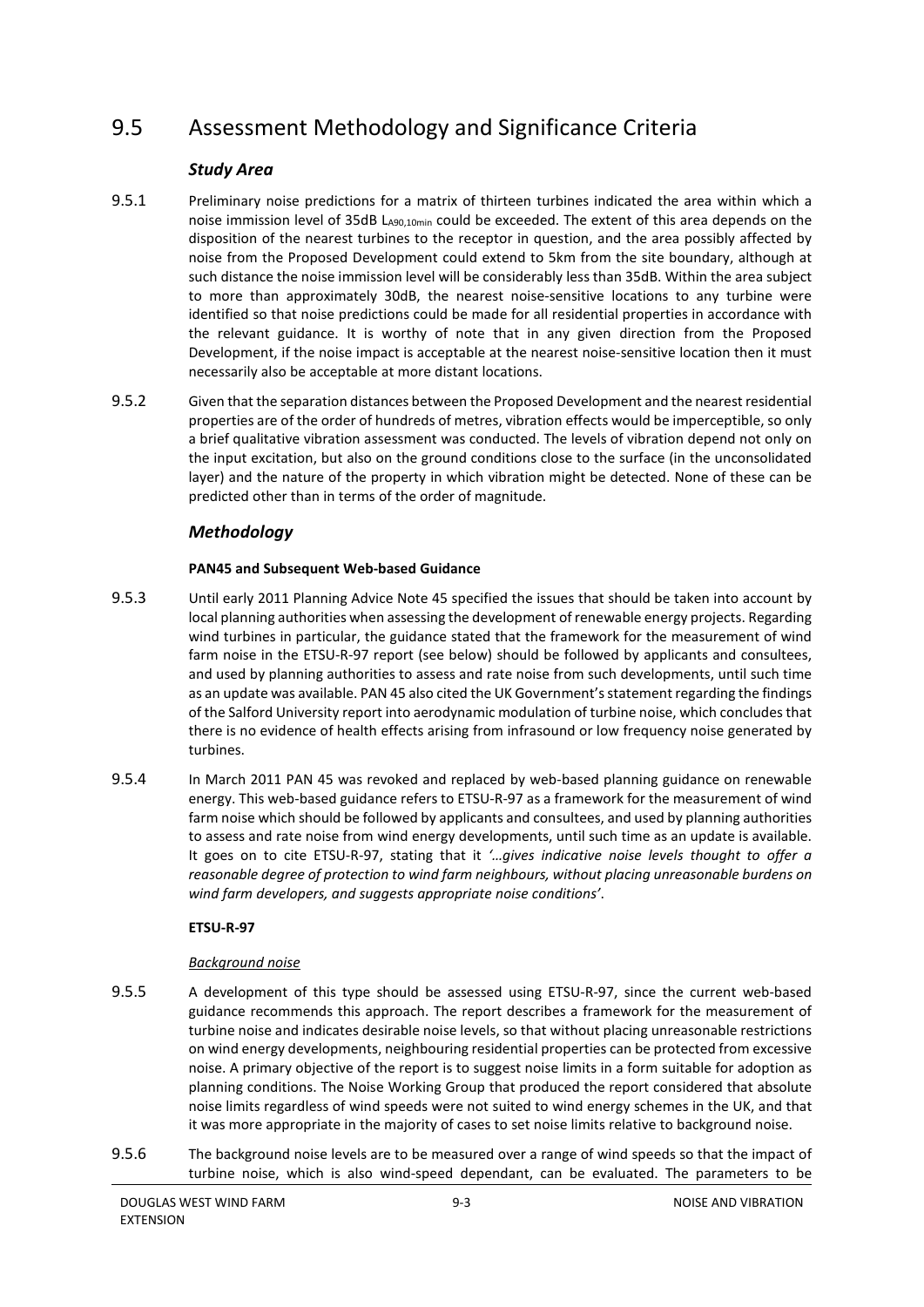measured include the equivalent continuous noise level and the 90 % exceedance level. The equivalent continuous noise level LAeq is the noise level in 'A' weighted decibels which, if present for the entire measurement period, would produce the same sound energy to be received as was actually received as a result of the real, time-varying signal. The abbreviation often includes a specification of the time period (such as 1 hour, or 5 minutes) indicating the period of time to which the measured value has been normalised; for example, 'LAeq,1h'.

- 9.5.7 The statistical indicator of the form  $L_n$  resulting from an environmental noise measurement is the level which was exceeded for *n* percent of the measurement period. Thus, an L<sub>A90</sub> of 40 dB means that an A-weighted sound pressure level of 40 dB was exceeded at the microphone for 90% of the measurement period. Any value of *n* between 0 and 100 is meaningful, but the indices most widely used in the UK are LA90, LA50 and LA10. The LA90 index is generally taken to be representative of the steady background noise level. The  $L_{A50}$  is the arithmetic average of all the instantaneous values during the measurement period. The principal use of L<sub>A10</sub> is in the assessment of road traffic noise. Again, the time period over which the measurement took place can be specified, so the  $L_{A90,10min}$  is the level which was exceeded for 90 % of a ten-minute measurement period: in other words, the level was exceeded for nine of the ten minutes.
- 9.5.8 One of the most important recommendations in the ETSU-R-97 report is that the statistical index LA90,10min should be used for both the background noise and the wind farm noise. This allows reliable measurements to be made without them being corrupted by louder, transitory noise events from other sources, which would be unavoidable in the countryside. The report notes that for a typical turbine the LA90,10min is between 1.5 and 2.5 dB lower than the LAeq over the same measurement period. This is worthy of note because for conventional noise measurements in the environment, the L<sub>Aeg</sub> index is generally regarded as the most appropriate descriptor, and it is normal practice to use it when noise limits are being set. In the present assessment, a constant difference of 2dB between the LA90,10min and the LAeq is assumed.
- 9.5.9 A methodology is provided in ETSU-R-97 for the measurement of background noise levels under various wind conditions. The report recommends that data which may be corrupted by extraneous noise sources, including periods when rain falls or when watercourses have abnormally high flows, should be discarded. At all times, the noise levels measured in the environment are to be correlated with wind speed measurements at the site, at a reference height of 10m above ground. Because the noise levels can vary by several decibels at any given wind speed, a curve is to be fitted to the raw data (having discarded measurements that were possibly rain-affected, as noted above) in order to determine the typical variation in background noise level with wind speed. The exercise is carried out for 'quiet' daytime amenity periods and night-time periods, defined as follows. Daytime amenity periods are from 18.00h to 23.00h on weekdays, 13.00h to 23.00h on Saturdays, and all day Sunday. Night-time is between 23.00h and 07.00h daily. All other periods (weekdays and Saturday mornings) are defined as normal daytime, when it would be expected that the ambient noise levels may be somewhat elevated because of human activity, distant road traffic, and natural noise sources.
- 9.5.10 No specific method is prescribed for the calculation of turbine noise, although there is a basic requirement for the sound power level of the machine to be determined by a standard test method (such as the IEA Recommended Practice). It should be noted that background noise levels are to be determined by best-fit curves through the survey data once extraneous data points have been removed. The ETSU-R-97 report has been supplemented with good practice guidance published by the IOA; this is described below.

#### *Noise Limits*

9.5.11 The practice of controlling wind turbine noise by means of noise limits at the nearest noise-sensitive properties is appropriate to the Proposed Development and this approach was agreed with SLC. Noise limits should be applied to external locations and should apply only to those areas frequently used for relaxation or activities for which a quiet environment is highly desirable. Noise limits were set relative to the background noise at the nearest noise-sensitive properties. Thus, the limits reflect the variation in both turbine source noise and background noise with wind speed. According to *ETSU-R-97* and *RAB/BERR* guidance, separate noise limits should apply for daytime and for night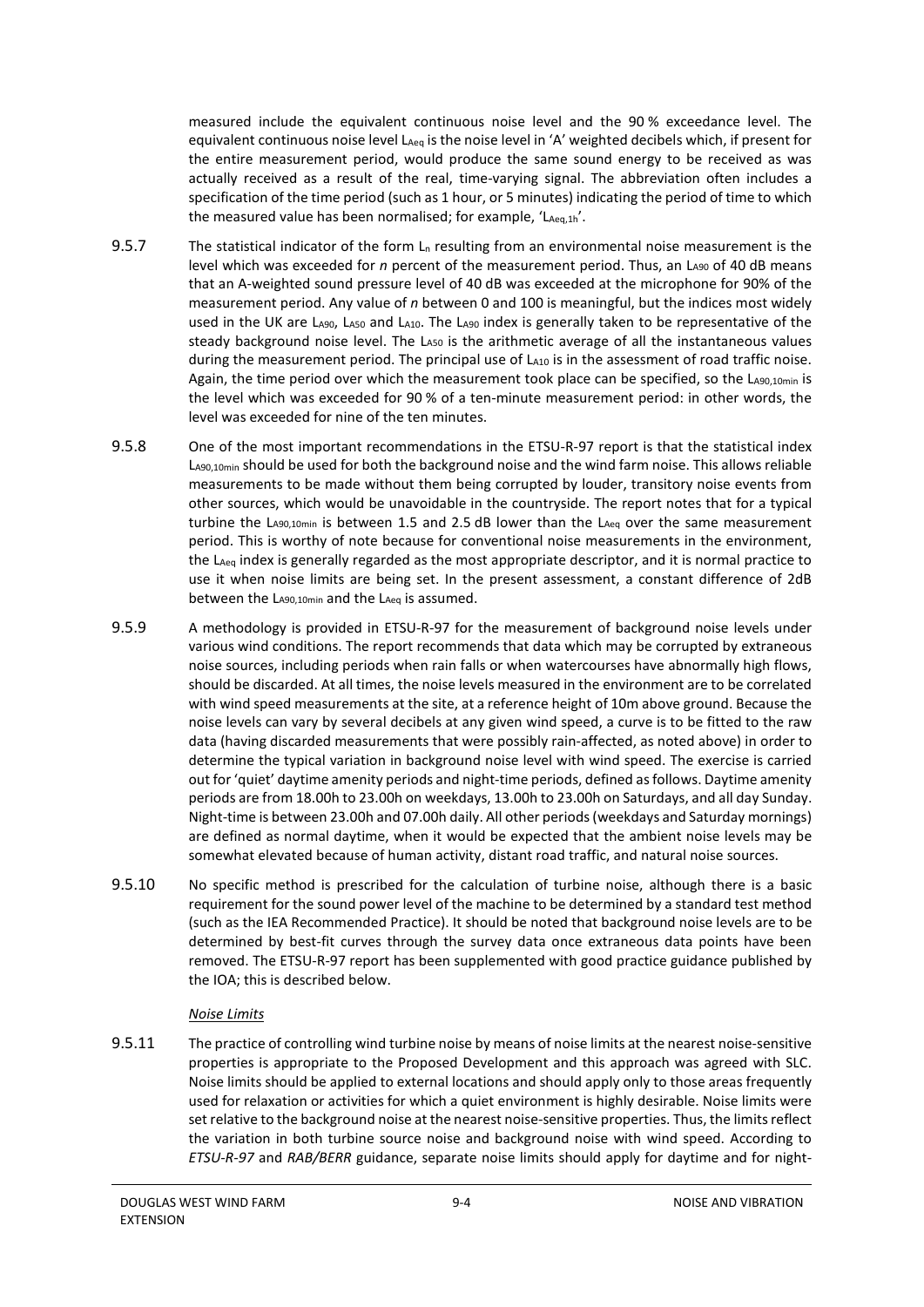time, because during the night the emphasis should be on preventing sleep disturbance rather than protecting external amenity. Absolute noise limits and margins above background should relate to the cumulative effect of all turbines in the area contributing to the noise received at the properties in question. Noise from the turbine or combination of turbines should be limited to 5 dB above background for daytime and night-time, remembering that the background level of each period may be different.

- 9.5.12 The day-time level of the LA90,10min of wind farm noise should normally be limited to an absolute level within the range 35 to 40 dB or a wind-speed-dependent limit, whichever is the higher. Wherever the limit is set, the intention is to offer a reasonable degree of protection to the neighbours of turbines without placing unreasonable restrictions on developments.
- 9.5.13 A lower fixed limit of 43dB is recommended for night-time. This was originally based on a sleep disturbance criterion of 35dB(A) with an allowance of 10 dB for attenuation through an open window (free field to internal) and 2 dB subtracted to account for the use of LA90,10min rather than LAeq,10min.
- 9.5.14 Both the daytime and night-time lower fixed limits can be increased to 45 dB to increase the permissible margin above background where the occupier of the property in question has some financial interest in the project.

#### **Guidance on the use of ETSU-R-97**

#### *Acoustics Bulletin Article*

9.5.15 After some years of applying the ETSU-R-97 recommendations, there was a perceived need to update the guidance in order to keep it relevant to modern large turbines. A panel of acoustics practitioners in the field held a number of discussions, the product of which was an agreed procedure published in *Acoustics Bulletin* in the March/April 2009 issue (volume 34, number 2). In the years between the appearance of that publication and the date of this planning application, two enhancements or clarifications of *ETSU-R-97* in the article have received widespread acceptance among local planning authorities and at Public Inquiries into wind farm applications. The enhancements relate to *(i)* the issue of site-specific wind shear and *(ii)* the assumptions to be made when predicting turbine noise at remote locations. These topics are also dealt with in the IOA Good Practice Guide.

#### *IOA Good Practice Guide (2013)*

- 9.5.16 The IOA Good Practice Guide includes a number of important recommendations, many of which originally appeared in the *Acoustics Bulletin* article of March/April 2009. The guide presents current good practice in the application of the *ETSU-R-97* assessment methodology for all wind turbine developments above 50 kW, reflecting the original principles within that guidance and the results of research and experience since its 1996 publication. The document was prepared by an IOA working group but further comments were received from the relevant UK Government Oversight Group at DEFRA and absorbed into the Guide.
- 9.5.17 As far as the Proposed Development is concerned, the Guide is particularly relevant to the consideration of turbine noise emission characteristics (noise input data) and to the determination of background noise levels and wind speeds, and thus noise limits. A method of allowing for wind shear in situations where a full height meteorological mast is not available is also recommended in the Guide. Summary points are provided as numbered Summary Boxes (SB): those relevant to the present study are provided below with explanation. Additional supplementary guidance notes, published separately, expand on some of the aspects considered.
- 9.5.18 SB2 states that the study area should cover at least the area predicted to exceed 35dB LA90 at up to 10m/s wind speed from all existing and proposed turbines. There is no requirement to consider noise levels at wind speeds above 10m/s because the subject turbine reaches its maximum noise output at a lower wind speed than 10m/s (derived at 10 m height), and its wind speed versus noise characteristic reaches a plateau level. SB3 requires that any contribution to background noise levels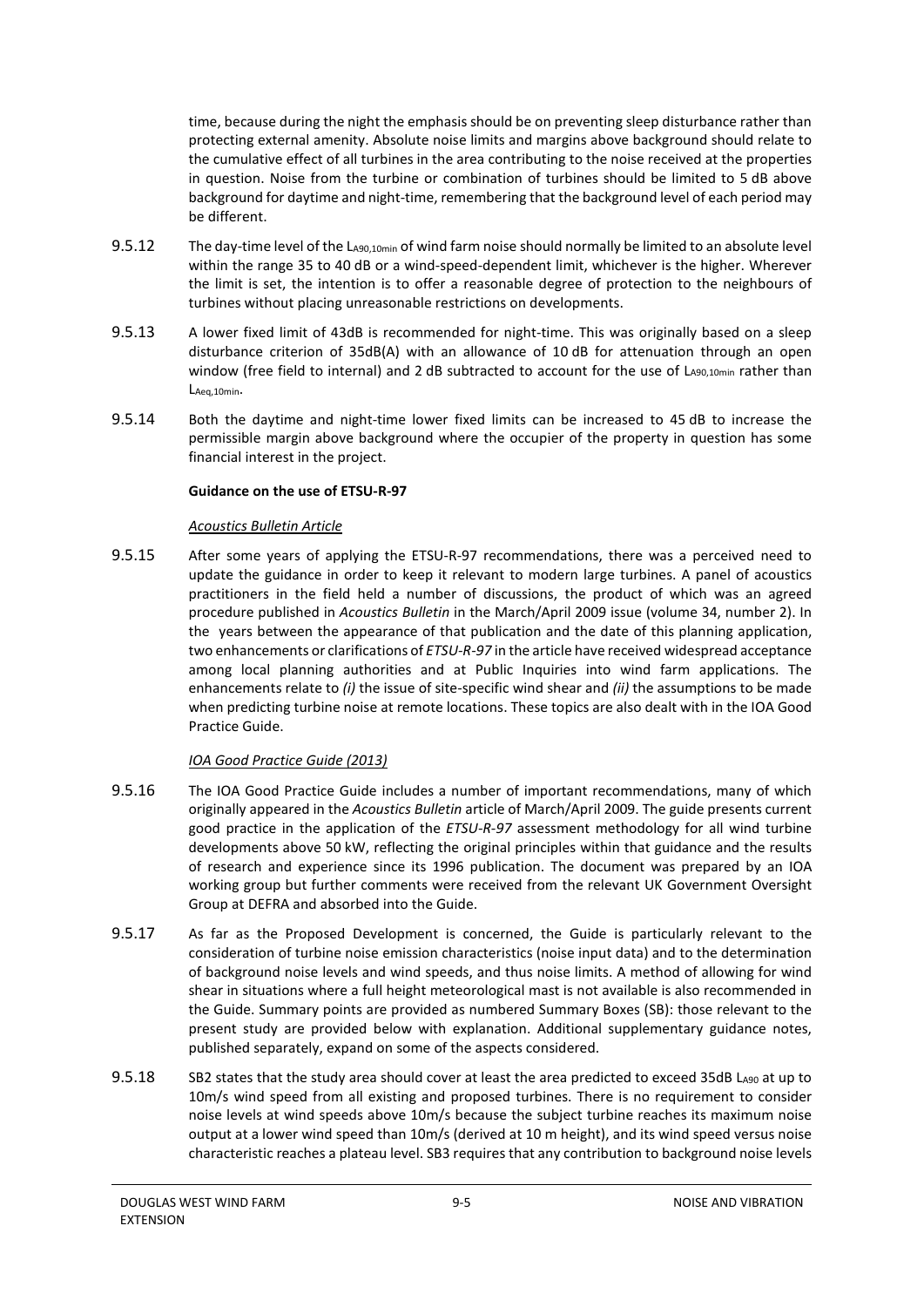from an existing wind farm must be excluded when assigning background noise and setting noise limits for a new development.

- 9.5.19 SB4 relates to the selection of background noise monitoring locations. SB6 confirms that surveys may be carried out at any time of year. SB7 dictates the standard of measurement equipment to be used, and SB8 informs the choice of measurement locations. SB9 requires the correlation of noise measurements with standardised 10m wind speed, and SB10, SB11 and SB12 give further recommendations for the conduct of background noise surveys and their duration.
- 9.5.20 SB13 confirms that the definitions of 'amenity hours' and 'night-time hours' in ETSU-R-97 remain applicable. SB14 requires the removal of data showing the presence of noise sources 'not common to the representative measurement locations', and SB15 recommends that the 'dawn chorus', where present, should also be removed from the data set. SB16 formalises the removal of rainaffected data, and SB17 allows the routine inclusion of noise from rush hour traffic. SB18 is a recommendation for data analysis by regression but states that the order of that regression depends on the nature of the noise environment.
- 9.5.21 SB20 deals with the prediction of noise immission levels from wind turbines. In summary, it confirms the recommendations of the *Acoustics Bulletin* article of March/April 2009 in respect of the difference between LA90 and LAeq, the adoption of a ground factor *G* of 0.5, the inclusion of a margin of uncertainty in the turbine noise emissions, together with a statement of its robustness, and the basic parameters for source and receiver heights and atmospheric conditions.
- 9.5.22 SB21 describes the issues in cumulative noise assessment, where a new wind energy development is proposed in an area where one or more turbines are already operational or proposed.
- 9.5.23 Under Section 7, Other Guidance, the IOA Guide covers points including planning conditions, (of which a sample is provided), and states that the evidence in relation to 'excess' or 'other' amplitude modulation (AM) is still developing. At the time of writing, current practice is not to assign a planning condition to deal with AM, because it has not proved possible to develop a workable and valid form of condition. An IOA Working Group has been set up to discuss and establish a workable metric for the detection and definition of AM.
- 9.5.24 Six Supplementary Guidance Notes are referred to in the IOA Good Practice Guide. Four of these were published in July 2014, and the other two in September 2014. Supplementary Guidance Notes numbers 1 to 4 inclusive are applicable to the present assessment: they relate to data collection, sound power level data, data processing and filtering, and the derivation of wind shear.

#### **Significance Criteria**

9.5.25 Predicted noise levels which exceed relevant limits at noise-sensitive receptors, calculated by the above methodology, are considered to be significant. Noise levels which do not exceed the relevant limits at noise-sensitive receptors are considered to be not significant.

# <span id="page-7-0"></span>9.6 Baseline Conditions and Noise Limits

### *Dates*

9.6.1 The first noise survey campaign (three locations) began on Tuesday 03 July 2012 and was completed on Wednesday 01 August 2012. The second noise survey began on Thursday 26 March 2015, although wind data did not become available until Monday 30 March. The survey was completed on Monday 27 April 2015. In both cases approximately four weeks' worth of usable data were successfully collected.

### *Instrumentation*

9.6.2 The instruments used for automatic noise monitoring during both survey campaigns were Rion NL-32 or NL-52 data logging sound level meters, each fitted with a type UC-59 condenser microphone and a shower-proof outdoor windshield assembly with a double screen. The microphones were mounted on robust stands at a height of 1.2 metres above ground. Each sound level meter was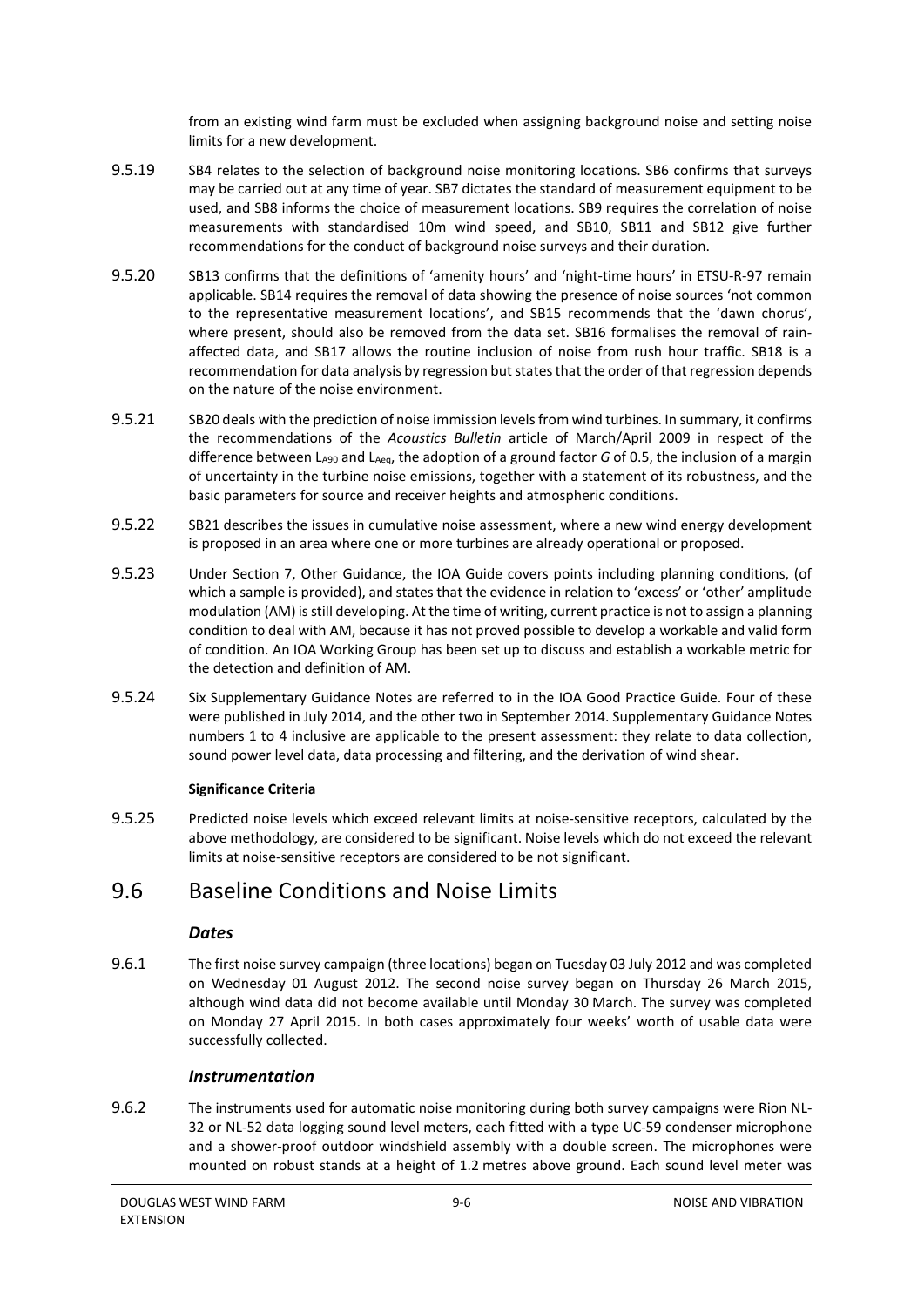powered by high-capacity battery packs, housed with the meter in a sealed weatherproof case to prevent tampering. Ambient noise levels expressed in the form of LA90,10min values dB were recorded continuously 24 hours a day throughout the survey period. The results were downloaded to a laptop PC at the end of the survey. Details of all instruments are shown in Table 9.1.

| <b>Meter</b> | Serial numbers of<br>meter, microphone | <b>Calibrated by, date</b> | Deployed at                  |
|--------------|----------------------------------------|----------------------------|------------------------------|
| Rion NL-32   | 1193084, 315704                        | ANV, 16 January 2012       | N1 Westerhouse               |
| Rion NL-32   | 103137, 316490                         | ANV, 2 February 2012       | N <sub>2</sub> Station House |
| Rion NL-32   | 1182906, 315425                        | ANV, 24 January 2012       | N3 6 Middlemuir Road         |
| Rion NL-52   | 121670, 318723                         | ANV, 23 July 2014          | N1 Westerhouse (2015)        |

|  |  |  | Table 9.1 - Noise Measuring Equipment |
|--|--|--|---------------------------------------|
|--|--|--|---------------------------------------|

- 9.6.3 The calibration of the instruments was checked before and after the measurements using a Bruel & Kjaer type 4231 electronic calibrator, serial no. 1934427. No calibration drift was observed. All measuring equipment had been subject to laboratory calibration traceable to national standards within the previous 12 months, as shown in Table 9.1. The calibrator was subject to an annual laboratory calibration.
- 9.6.4 Wind data during the 2012 survey were obtained from a temporary meteorology mast installed for the purposes of the background noise survey. It recorded ten-minute means of the wind speed and wind direction on site by means of an anemometer and wind vane 10 m above ground level. The wind data were logged and time stamped relative to GMT, thus facilitating synchronisation with the background noise data. The later installation of a 50 m meteorology mast allowed long-term wind shear data to be used to adjust the 10m wind speeds, in order to allow for site-specific wind shear as required by the IOA Good Practice Guide. Data from the same 50 m mast were later used to obtain the derived wind speeds at 10m height during the 2015 background noise survey, using the methodology recommended in the IOA Good Practice Guide.
- 9.6.5 A tipping bucket type rain gauge with electronic logging device was installed at one of the noise measurement locations in each case: the garden of 6 Middlemuir Road (2012) and the yard of Westerhouse (2015). Rainfall data were also downloaded to a laptop at the end of each survey.

# *Measurement and Prediction Locations*

9.6.6 Locations for the measurement of background noise levels in proximity to the Proposed Development are shown in Table 9.2 and Figure 9.1. These locations were selected to be representative of outdoor amenity areas of the closest residential properties facing the turbines. Photographs of the monitoring locations are provided at Appendix 9.1. The data logging sound level meters were placed as far as practicable at a minimum distance of 3.5 m from any reflective surface such as buildings and vertical walls, generally in areas which might be used for outdoor relaxation in warm weather, and away from sources of extraneous noise such as farm machinery, watercourses or wooded areas.

| No.            | Location             | <b>Easting</b> | <b>Northing</b> | <b>Dates</b>             |
|----------------|----------------------|----------------|-----------------|--------------------------|
| N <sub>1</sub> | Westerhouse          | 282815         | 633495          | $3$ July - 1 August 2012 |
| N <sub>2</sub> | <b>Station House</b> | 282082         | 630957          | $3$ July - 1 August 2012 |
| N <sub>3</sub> | 6 Middlemuir Road    | 281014         | 634436          | $3$ July - 1 August 2012 |
| N <sub>1</sub> | Westerhouse          | 282822         | 633491          | 26 March - 27 April 2015 |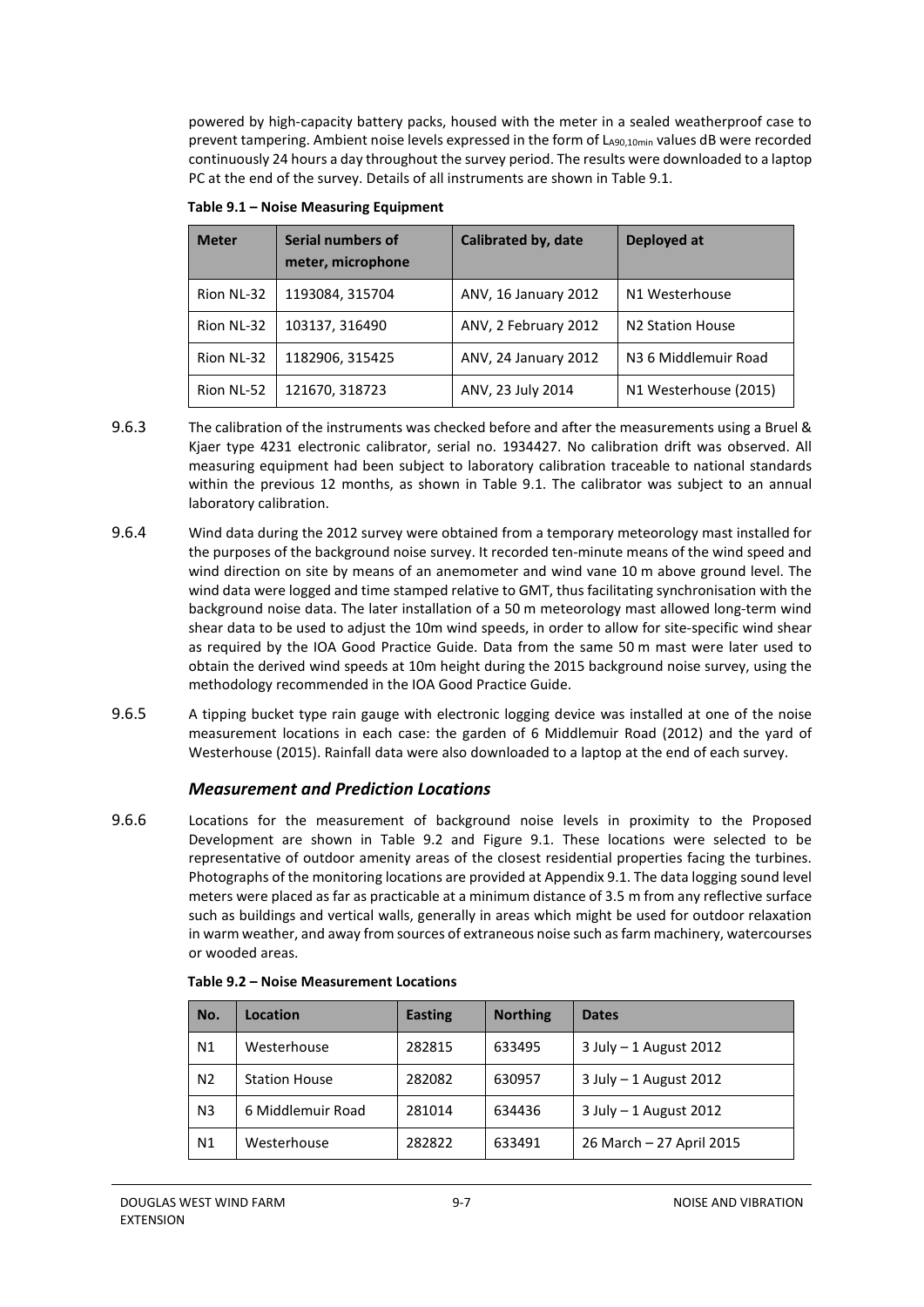- 9.6.7 The locations at Westerhouse differed slightly on the two surveys because property in the yard had been moved in the intervening period, but the two locations were only 8 m apart and both were in the yard behind (east of) the property. The rain gauge was also deployed in this area for the 2015 survey. There were no obvious sources of noise apart from occasional distant road traffic.
- 9.6.8 The location at Station Road was in the garden to the west of the property's south-western corner, on previously cultivated ground. The location is largely surrounded by open fields used for pasture. Occasional turbine noise was detected from the Hagshaw Hill Wind Farm to the west, but only when the wind direction was such that the turbines were upwind of the location.
- 9.6.9 The location at 6 Middlemuir Road was behind the single-storey dwelling on a paved area. It would have been preferable to locate the meter on the grassed area to the front (east) of the property, but satisfactory arrangements could not be made for the security of the instrument in that location. The rain gauge was also placed near this noise monitor for the entire duration of the 2012 survey.
- 9.6.10 Locations selected for the calculation of noise levels from the Proposed Development are set out in Table 9.3 and shown in Figure 9.1.

#### *Results of Background Noise Surveys*

- 9.6.11 The results of the automatic monitoring of noise and wind speed are presented graphically in the Appendices to this Chapter. Appendix 9.2 shows the noise level and wind speed histories. The *ETSU-R-97* guidance does not provide a method for disregarding 'doubtful' data, but the *IOA Good Practice Guide* recommends a method for discarding data points which may possibly be affected by rainfall. Data regarded as doubtful because of rainfall or other extraneous noise is included in the time histories, but was discarded thereafter. It can be seen that the measured noise levels at all locations were dependant mainly on the wind speed.
- 9.6.12 The following method was used to reduce the time history data for each measurement location into a format for which the best practice method for determining background noise curves could be used.
	- With the data in chronological order, a level versus time graph is plotted for each noise measurement location (a time history). A time history of the derived wind speed at 10 m height is also plotted on each.
	- All normal daytime periods are removed (07.00h to 18.00h on weekdays, and 07.00h to 13.00h on Saturdays).
	- The remaining data points are divided into two periods, 'night-time' being 23.00h to 07.00h daily, and 'daytime amenity periods' being all the remaining data.
	- **Points which were possibly affected by rainfall according to the rain gauge time history, and the** preceding 'dry' data point before each registered bucket tip signifying rainfall (however slight) are removed.
	- A graph is plotted for each location, for each period (daytime amenity or night-time), showing the background noise level against the derived ten-minute wind speed at 10 m height (an x-y plot).
- 9.6.13 Appendix 9.3 shows scatter plots for daytime amenity periods and night-time periods at each of the noise monitoring locations, with noise levels plotted against the adjusted wind speed, and doubtful data removed. The best-fit curve is superimposed on the data in each case in order to derive the typical wind-dependant background noise levels as recommended by *ETSU-R-97* and the *IOA Good Practice Guide*.
- 9.6.14 The spread of wind directions occurring during the two background noise survey periods is shown in Appendix 9.4. The wind direction in July 2012 was mostly from the west or south-west, but with significant periods of easterly winds. In April 2015 the wind direction was mainly between westerly and southerly, with relatively little wind from the east or north. In both cases a wide range of wind speeds occurred, resulting in data sets which were fit for purpose.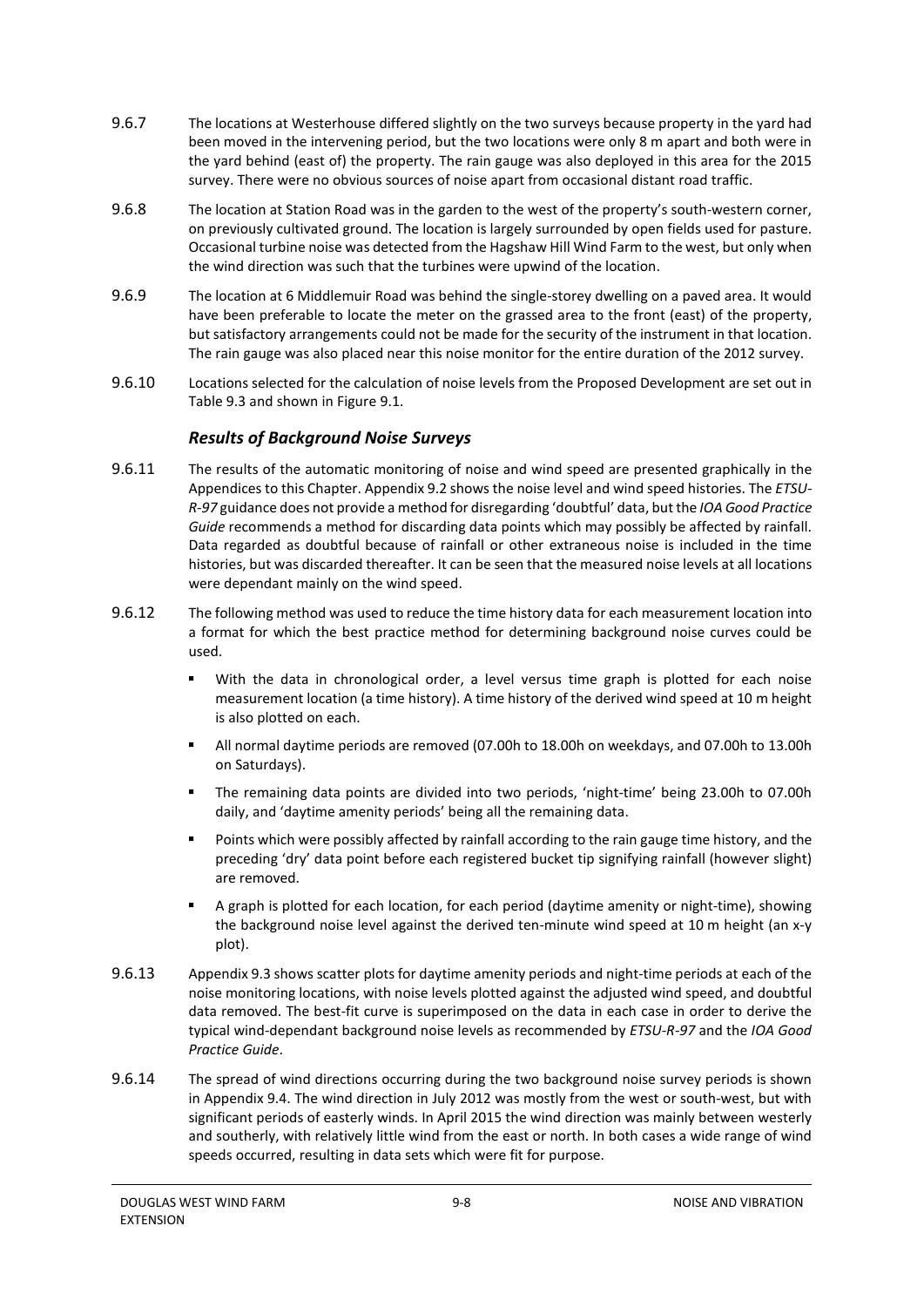9.6.15 ETSU-R-97 provides for the use of proxy locations where it is considered unnecessary or impractical to conduct background noise measurements at all potential noise receptors. The IOA Good Practice Guide says that when choosing a location that will serve as a proxy for others, the basis for selection is that it can reasonably be claimed, from inspection and observation, to be representative of the non-surveyed locations, in line with the guidance on measurement site selection. No general guidance is offered on the number of measurement locations because this is necessarily sitespecific. The scheme adopted for proxy locations for the Proposed Development is shown in Table 9.3. Noise sensitive receptor locations are shown on Figure 9.1.

| Receptor        | <b>Name</b>            | Uses background curves from         |
|-----------------|------------------------|-------------------------------------|
| R1              | Westerhouse            | N1 Westerhouse (2015)               |
| R <sub>2</sub>  | <b>Station House</b>   | N <sub>2</sub> Station House (2012) |
| R <sub>3</sub>  | 6 Middlemuir Road      | N3 6 Middlemuir Road (2012)         |
| R4              | Craigend               | N1 Westerhouse (2015)               |
| R <sub>5</sub>  | <b>West Toun House</b> | N1 Westerhouse (2015)               |
| R <sub>6</sub>  | <b>Braehead</b>        | N3 6 Middlemuir Road (2012)         |
| R7              | Midfield Road          | N3 6 Middlemuir Road (2012)         |
| R <sub>8</sub>  | Gardens House          | N1 Westerhouse (2015)               |
| R9              | Scrogton               | N <sub>2</sub> Station House (2012) |
| R <sub>10</sub> | <b>Braidlea</b>        | N <sub>2</sub> Station House (2012) |
| R <sub>11</sub> | Scrogtonhead           | N <sub>2</sub> Station House (2012) |
| R <sub>12</sub> | Stockhill              | N1 Westerhouse (2015)               |
| R <sub>13</sub> | Gunsgreen              | N3 6 Middlemuir Road (2012)         |

**Table 9.3 – Noise Prediction and Proxy Background Noise Measurement Locations**

- 9.6.16 The proposed noise limits, derived from the two background noise survey campaigns, are shown in Table 9.4. Different noise limits apply to daytime and night-time, and the limits are expressed against the derived integer wind speeds at 10 m height on site.
- 9.6.17 All noise limits derived from the Westerhouse background measurements as a proxy location use the 2015 data set. The noise limits derived from background measurements at Station House are directionally filtered in line with *IOA Good Practice Guide* recommendations: data points for the wind which was in the western quadrant were discarded to remove any risk of corruption by noise from existing turbines to the west of the location.

|  | Table 9.4 - Proposed Noise Limits for the Proposed Development |  |  |  |
|--|----------------------------------------------------------------|--|--|--|
|--|----------------------------------------------------------------|--|--|--|

| <b>Name</b>                                                                  | 4m/s | 5m/s | 6m/s | 7m/s | 8m/s | 9m/s | 10 <sub>m</sub> /s | 11m/s | 12m/s |
|------------------------------------------------------------------------------|------|------|------|------|------|------|--------------------|-------|-------|
| Daytime (07:00h - 19:00h)                                                    |      |      |      |      |      |      |                    |       |       |
| Westerhouse,<br>Craigend, West<br>Toun House,<br>Gardens House,<br>Stockhill | 37   | 38   | 39   | 40   | 40   | 40   | 41                 | 41    | 41    |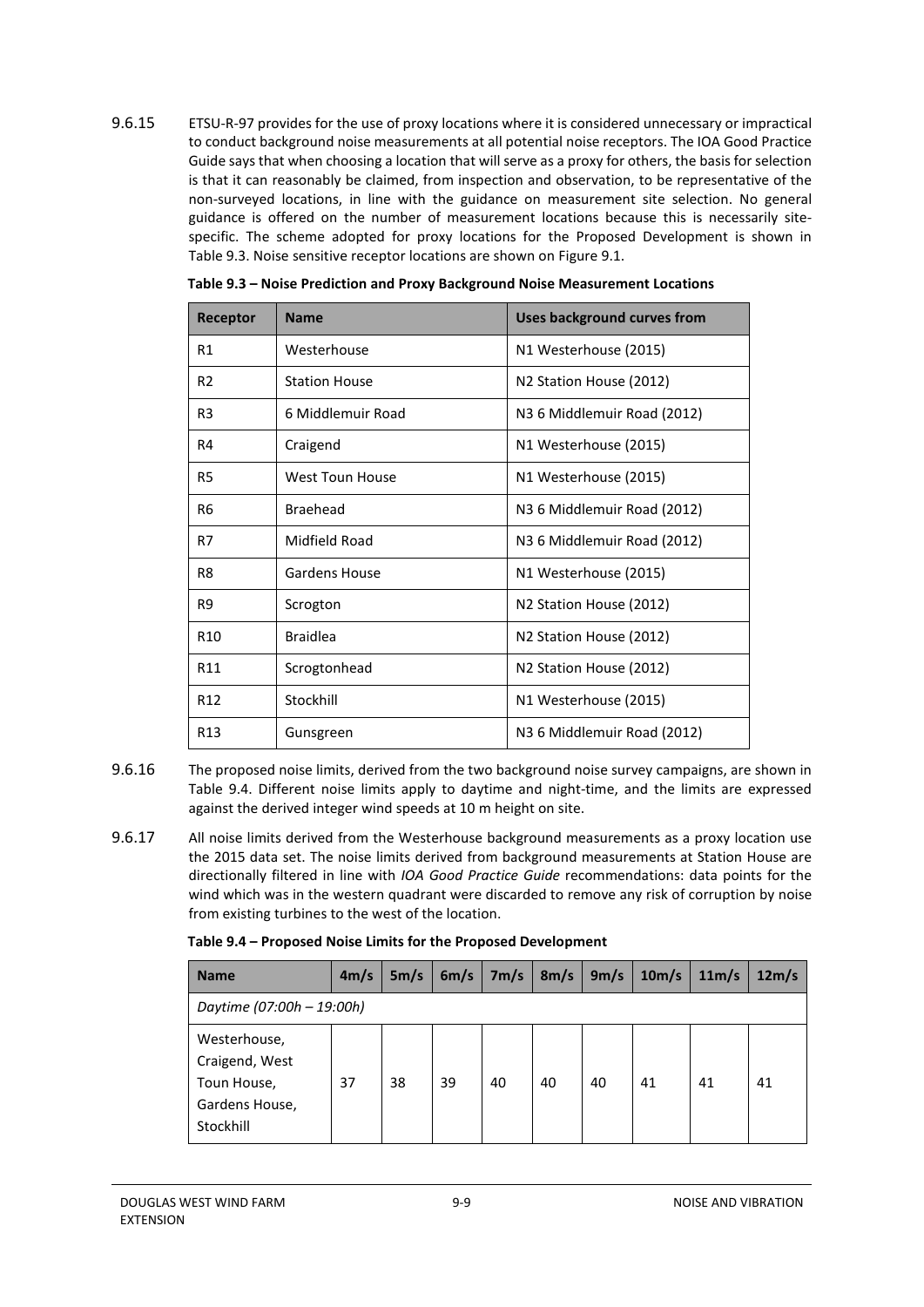| <b>Name</b>                                                  | 4m/s | 5m/s | 6m/s | 7m/s | 8m/s | 9m/s | 10 <sub>m</sub> /s | 11m/s | 12m/s |
|--------------------------------------------------------------|------|------|------|------|------|------|--------------------|-------|-------|
| Station House,<br>Scrogton, Braidlea,<br>Scrogtonhead        | 38   | 39   | 40   | 42   | 43   | 45   | 47                 | 50    | 52    |
| Middlemuir Road,<br>Braehead,<br>Midfield Road,<br>Gunsgreen | 35   | 35   | 37   | 39   | 41   | 43   | 45                 | 47    | 48    |
| Night-time (19:00h - 07:00h)                                 |      |      |      |      |      |      |                    |       |       |
| All locations<br>(refer to Figure 9.1)                       | 43   | 43   | 43   | 43   | 43   | 43   | 43                 | 43    | 43    |

# <span id="page-11-0"></span>9.7 Predictive Calculations

# *Characteristics of Wind Turbine Noise*

9.7.1 Noise from turbines is typically made up of a reasonably steady, broad-band noise of aerodynamic origin, which depends on blade tip speed, and mechanical noise from within the nacelle. On older designs of turbine, there may be a tonal noise element from mechanical components within the nacelle. Modern large turbine designs emit noise primarily of aerodynamic origin, with very little mechanical noise being transmitted into the environment. In general, none of the noise emission is tonal in character. The broadband noise is amplitude modulated, *ie* it varies in amplitude as the three turbine blades rotate, with the maximum modulation occurring on the downward movement of each blade from roughly horizontal to near-vertical. This variation of the instantaneous sound level is accounted for in the noise prediction methodology.

# *Turbine Sound Power Data*

- 9.7.2 The noise data used in the predictive calculations are those for the Siemens Gamesa SG-3.4-132 turbine (with an assumed hub height of 135m) in its normal operational mode (i.e. not noiserestricted), which is the candidate turbine considered to represent a 'worst case' analysis in terms of noise emission. The method used to obtain sound power data conformed to the IEC 61400-11 standard, the most commonly used procedure, which calls for measurements close enough to the turbine that background noise is insignificant. The data are derived from the manufacturer's published data (specification) for the SG-3.4-132, and an uncertainty of 2 dB was included in the sound power levels used for noise prediction purposes as required by the IoA guidance documents.
- 9.7.3 The turbines would be configured for a maximum overall sound power level (each turbine, manufacturer's reported test levels plus uncertainty) of 108.2 dB(A) at the reference wind speed (v<sub>10</sub>) of 8 m/s. The SG-6.0-155PG turbine, which is also worthy of some analysis, has reported overall noise emissions 0.9dB lower than this (refer to Appendix 9.7). The sound power depends on wind speed up to the maximum governed rotational speed of the turbine, and the closest approach of wind farm noise to the limit curve is almost invariably within the 6 to 8 m/s wind speed range. Spectral information for the calculation of excess attenuation over distance was also taken from the manufacturer's specification with an appropriate adjustment to ensure equivalence to the overall warranted level plus uncertainty.

### *Turbine Locations*

9.7.4 The proposed turbine coordinates are shown in Table 9.5.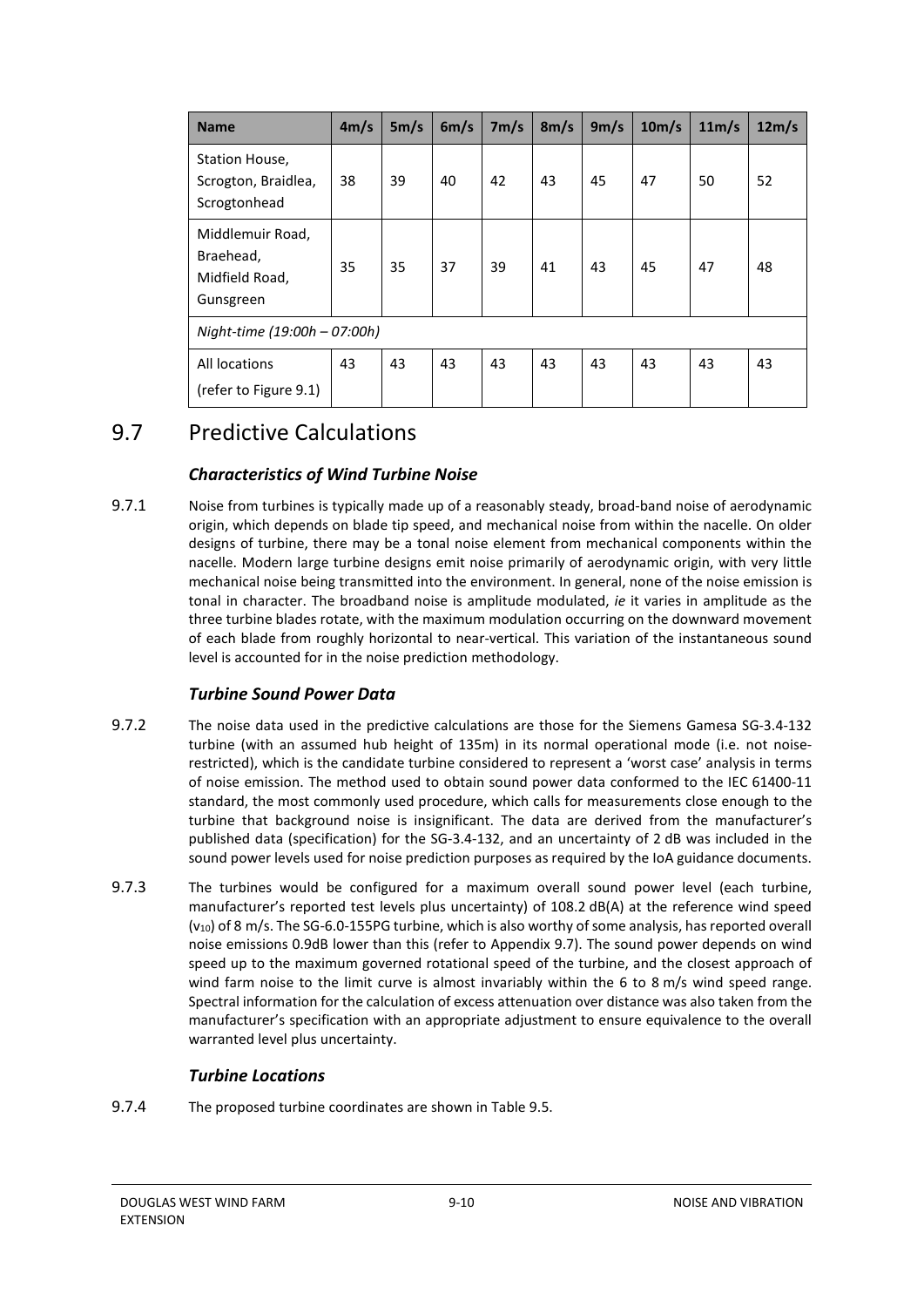| <b>Turbine No.</b> | <b>Easting</b> | <b>Northing</b> | <b>Turbine No.</b> | <b>Easting</b> | <b>Northing</b> |
|--------------------|----------------|-----------------|--------------------|----------------|-----------------|
| T1                 | 279277         | 631335          | T8                 | 280290         | 632711          |
| T <sub>2</sub>     | 279356         | 631993          | T9                 | 280607         | 632496          |
| T <sub>3</sub>     | 279649         | 631800          | T <sub>10</sub>    | 280920         | 632244          |
| T <sub>4</sub>     | 280129         | 631515          | T <sub>11</sub>    | 280975         | 631781          |
| T <sub>5</sub>     | 279793         | 632368          | T <sub>12</sub>    | 281354         | 632708          |
| T6                 | 280077         | 632065          | T <sub>13</sub>    | 281508         | 632328          |
| T7                 | 280551         | 631615          |                    |                |                 |

**Table 9.5 – Turbine Coordinates for Noise Predictions**

## *Calculation Procedure for Wind Turbine Noise*

- 9.7.5 The method adopted for the prediction of noise from the turbines is the *ISO 9613-2:1996* method interpreted in the light of the *IOA Good Practice Guide*. The model assumes sound radiation from a point source with only slight attenuation by ground effects. The attenuation resulting from ground effects and atmospheric absorption varies with frequency and distance, and the predictions are carried out in octave bands with the overall A-weighted levels being calculated from the results. The source sound power levels used for calculation purposes take no account of the available noise reduction methods on the candidate turbine or similar types, although various modifications may be available.
- 9.7.6 The IOA Good Practice Guide states that in order to give reliable predictions of the aggregate noise levels at receptor locations, certain assumptions should be made. These represent the worst case for noise immission of each receiver, *i.e.* for the condition when the wind blows from the turbines to the receptor. The assumptions are:
	- all turbines are directly upwind of the receptor;
	- the manufacturer's warranted noise data, or published test data, plus an allowance for uncertainty, are used as input to the acoustical model;
	- a ground attenuation factor *G* = 0.5, representing a mix of soft and hard ground, for *Gs*, *Gm* and *Gr* (the ground types in the source region, middle region and receiver region as defined by *ISO 9613-2*);
	- the noise source of each turbine is concentrated at turbine hub height; and
	- a receptor height of 4 m, corresponding to a first-floor window (note that this conflicts with *ETSU-R-97* recommendations).
- 9.7.7 In order to calculate the steady noise from the proposed wind turbines the effect of each turbine at each receptor location is calculated. *ETSU-R-97* suggests that the steady nature of the noise emitted by wind turbines is such that the level difference between L<sub>Aeq</sub> and L<sub>A90</sub> is typically 2 dB, and this has been confirmed by readings from several turbines in various types of terrain; the approach is advocated by the *IOA Good Practice Guide*. A 2 dB deduction was therefore made from the overall sound power level to yield the typical LA90 for calculation purposes. The direction of the wind makes the noise from the turbine effectively directional, since the noise level at a given distance upwind of the turbine will be considerably lower than at the same distance downwind.
- 9.7.8 The IOA Good Practice Guide also provides guidance on the screening effects of barriers to the propagation of sound, and the effects of the landform between turbine and receptor. A wireframe visualisation of the proposed turbines viewed from each of the receptor locations was reviewed, and where no part of a turbine will be visible, a deduction of 2 dB was made from the contribution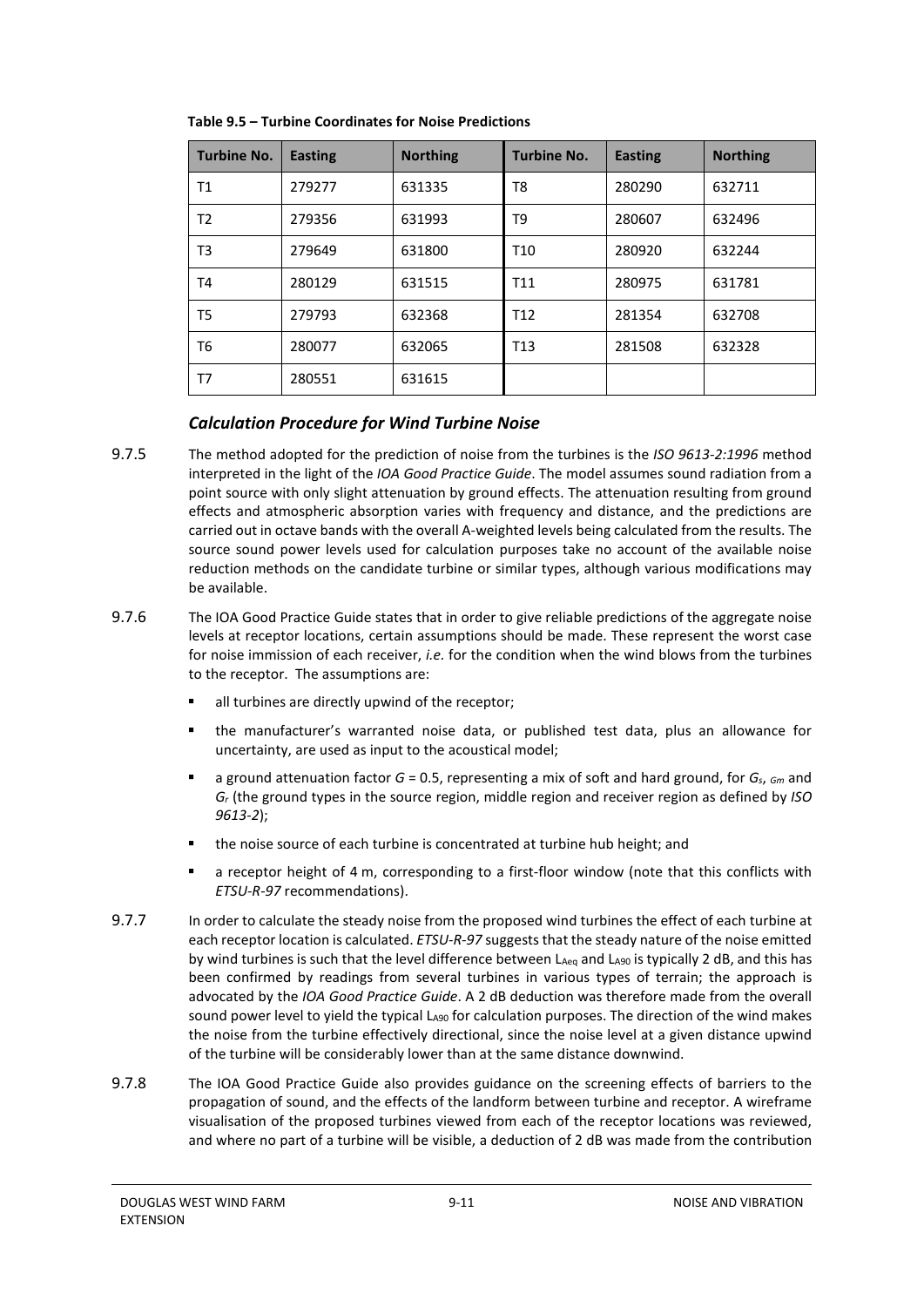of that turbine to allow for screening by the landform. In many cases the reduction in noise contribution may be considerably greater, but for robustness a maximum of 2 dB was deducted.

9.7.9 The OS grid coordinates of the noise prediction locations are shown in Table 9.6 (and Figure 9.1). The coordinates were selected to represent the nearest point to any turbine within the curtilage of the property named, with the exception of R13 Gunsgreen. This is a location in the centre of an area for which Planning Permission in Principle has been granted for a housing development, although no houses have yet been built and the likely disposition of the buildings on site, house types *etc,*  and any landform screening is not known.

| Receptor                | <b>Easting</b> | <b>Northing</b> | Receptor                 | <b>Easting</b> | <b>Northing</b> |
|-------------------------|----------------|-----------------|--------------------------|----------------|-----------------|
| R1 Westerhouse          | 282803         | 633471          | <b>R8 Gardens House</b>  | 283990         | 632358          |
| <b>R2 Station House</b> | 282083         | 630975          | R9 Scrogton              | 282644         | 630470          |
| R3 6 Middlemuir Road    | 281014         | 634402          | R <sub>10</sub> Braidlea | 282943         | 631012          |
| R4 Craigend             | 282805         | 633537          | R11 Scrogtonhead         | 282275         | 630245          |
| R5 West Toun House      | 282860         | 633779          | R12 Stockhill            | 278470         | 634124          |
| R6 Braehead             | 281196         | 634407          | R13 Gunsgreen            | 280950         | 634100          |
| R7 Midfield Road        | 281486         | 634486          |                          |                |                 |

**Table 9.6 –Coordinates for Noise Prediction Locations**

# *Results of Noise Predictions*

9.7.10 The predicted worst-case noise levels at the receptor locations from the Proposed Development are presented graphically in Appendix 9.5. The curves shown represent the assumed prevailing background noise characteristic, the aggregate turbine noise and the proposed daytime or nighttime noise limit curves applied at each location as appropriate. The results are also shown to the nearest whole decibel in Table 9.7. The amount by which the Proposed Development considered in isolation complies with the proposed noise limits are presented in Table 9.9. Cumulative noise effects are discussed in Section 9.9 of this chapter.

| Receptor               | 4m/s | 5m/s | 6m/s | 7m/s | 8m/s | 9m/s | 10 <sub>m</sub> /s | 11m/s | 12m/s |
|------------------------|------|------|------|------|------|------|--------------------|-------|-------|
| Westerhouse            | 24   | 29   | 32   | 32   | 32   | 32   | 32                 | 32    | 32    |
| <b>Station House</b>   | 26   | 32   | 34   | 35   | 34   | 34   | 34                 | 34    | 34    |
| 6 Middlemuir Road      | 23   | 28   | 31   | 31   | 31   | 31   | 31                 | 31    | 31    |
| Craigend               | 23   | 29   | 31   | 32   | 32   | 32   | 32                 | 32    | 32    |
| <b>West Toun House</b> | 22   | 28   | 30   | 31   | 31   | 31   | 31                 | 31    | 31    |
| <b>Braehead</b>        | 22   | 28   | 30   | 31   | 31   | 31   | 31                 | 31    | 31    |
| Midfield Road          | 22   | 27   | 30   | 30   | 30   | 30   | 30                 | 30    | 30    |
| <b>Gardens House</b>   | 19   | 24   | 26   | 27   | 27   | 27   | 27                 | 27    | 27    |
| Scrogton               | 22   | 27   | 30   | 30   | 30   | 30   | 30                 | 30    | 30    |
| <b>Braidlea</b>        | 22   | 28   | 30   | 31   | 30   | 30   | 30                 | 30    | 30    |
| Scrogtonhead           | 22   | 28   | 30   | 31   | 31   | 31   | 31                 | 31    | 31    |

**Table 9.7 – Predicted Worst-case Noise Immission Levels dB LA90,10min Against 10 m Wind Speed**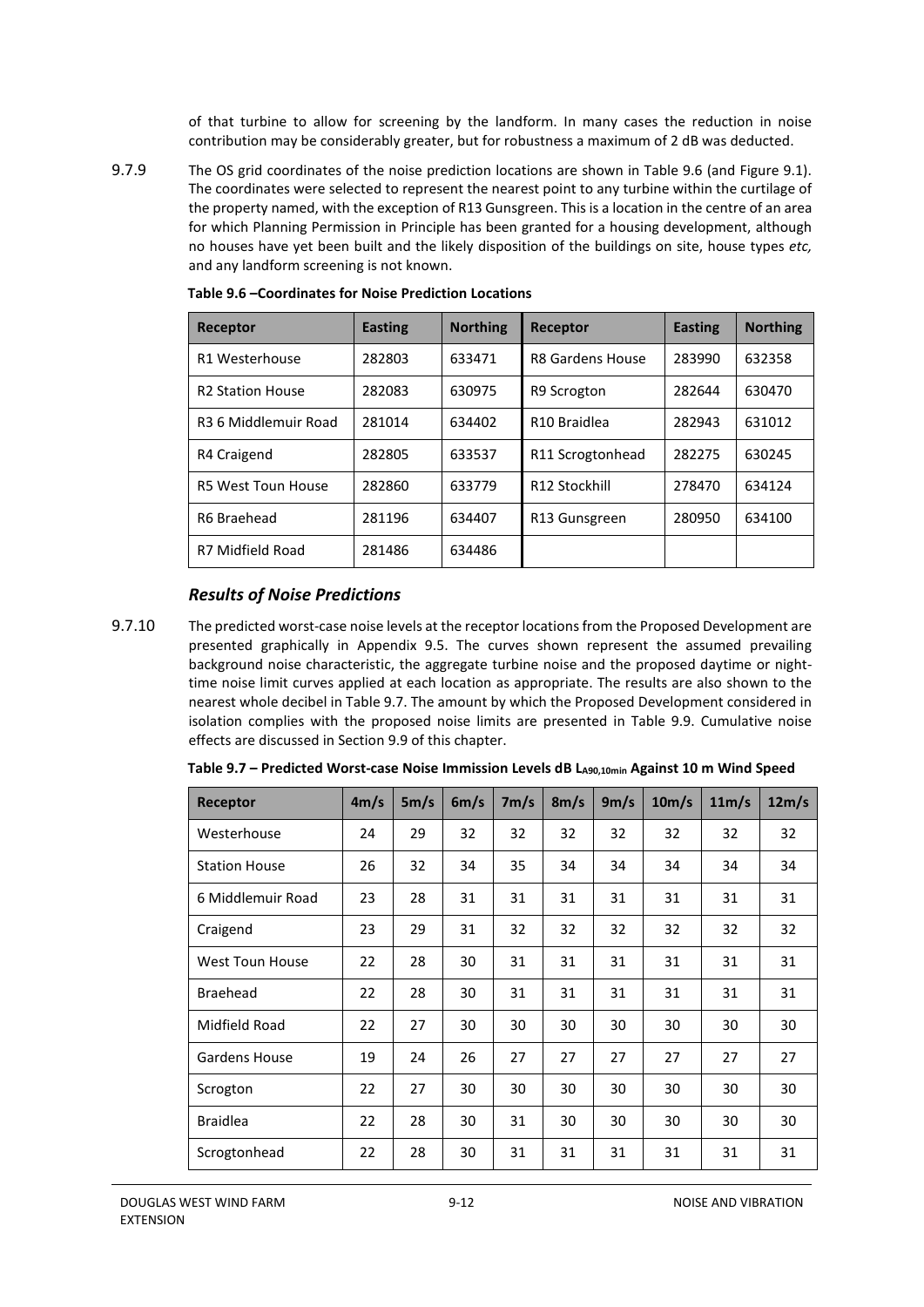| Receptor  | 4m/s |    |    |    |    |    |    | 5m/s   6m/s   7m/s   8m/s   9m/s   10m/s   11m/s   12m/s |    |
|-----------|------|----|----|----|----|----|----|----------------------------------------------------------|----|
| Stockhill | 22   |    | 30 | 30 | 30 | 30 | 30 | 30                                                       | 30 |
| Gunsgreen | 25   | 30 | 32 | 33 | 33 | 33 | 33 | 33                                                       | 33 |

# <span id="page-14-0"></span>9.8 Assessment of Potential Effects

9.8.1 All receptor locations are assumed to be noise-sensitive. The magnitude of change in noise levels depends on the degree to which sounds from the turbines exceed the prevailing background sound level, and thus on how audible the sound may be under different wind conditions.

# *Construction*

- 9.8.2 During the construction of the turbines there will inevitably be additional road traffic in the vicinity of the site, but vehicle routes will be carefully prescribed in consultation with SLC, in order to minimise disruption and disturbance. The frequency and numbers of such vehicle movements will be insufficient to affect the road traffic noise experienced by local residents, and site access will be gained directly from the national motorway network (with the exception of timber removal from the Forest as is presently the case) avoiding the need for any construction traffic to pass through any local villages: therefore there will be no significant effects on the local road network in residential areas. The permitted hours for deliveries and for working hours on site can be limited by planning condition.
- 9.8.3 Detailed ground investigations will be undertaken at a later stage of project development, prior to construction. Piled foundations are not anticipated, and conventional gravity foundations will be used. The installation process involves ground excavation, placement of steel reinforcement, and concrete pouring. The process is relatively quiet, with the typical  $360^\circ$  excavator emitting a maximum noise level of around 85 dB(A) at a distance of 5 m. There will also be on site, from time to time, tipper lorries to remove spoil, and other lorries to deliver materials. Each of these events will be short-lived, and the noise levels emitted by the machinery will be comparable with those for an agricultural tractor. Since the operations will be restricted to the normal working day, and because of the separation distances between turbines and local noise-sensitive locations, no significant noise will be received at residential properties.
- 9.8.4 The effects of distance, ground effects and air absorption mean that at the nearest residential property, the minimum separation distance to construction of any proposed turbine infrastructure being around 0.72 km, the resulting noise levels will be less than 40 dB LAeq,. Operations at an individual turbine foundation would take no more than a day or two, but even in a flat calm the resulting noise would only slightly exceed the daytime background noise level.
- 9.8.5 The construction of access tracks will be limited to local ground levelling operations, movement of road stone or gravel by tipper lorry, and compaction of the tracks using rollers. The maximum noise levels from the machinery used will be of the order of 80 dB(A) at 5 m distance, and although the activities may be audible from time to time at the closest noise receptor locations, they will not be intrusive and will only be short-term as that localised stretch of road is made and construction work moves on. The noise from construction is low in magnitude of change and is **not significant**.
- 9.8.6 Blasting may be used if suitable stone is found on site. There is one borrow pit search area from which stone may be extracted, and if this resource is to be used only a single blast pattern will be required. The minimum separation distance between any potential borrow pit for stone and the nearest non-involved residential property will be over 1 km. It is possible that the peak particle velocity (ppv) from the blast might marginally exceed 1.5 mm/s, this being the typical threshold of detection by a human, but there is no possibility that the BS.7385-2:1993 threshold for cosmetic damage to property, 15 mm/s at a frequency of 4 Hz, will be reached. In any event, the weight of explosive charge required to remove and fragment the rock would be kept to a minimum and the expected ppv calculated from that information. The vibration impact from the single blast pattern is **not significant**.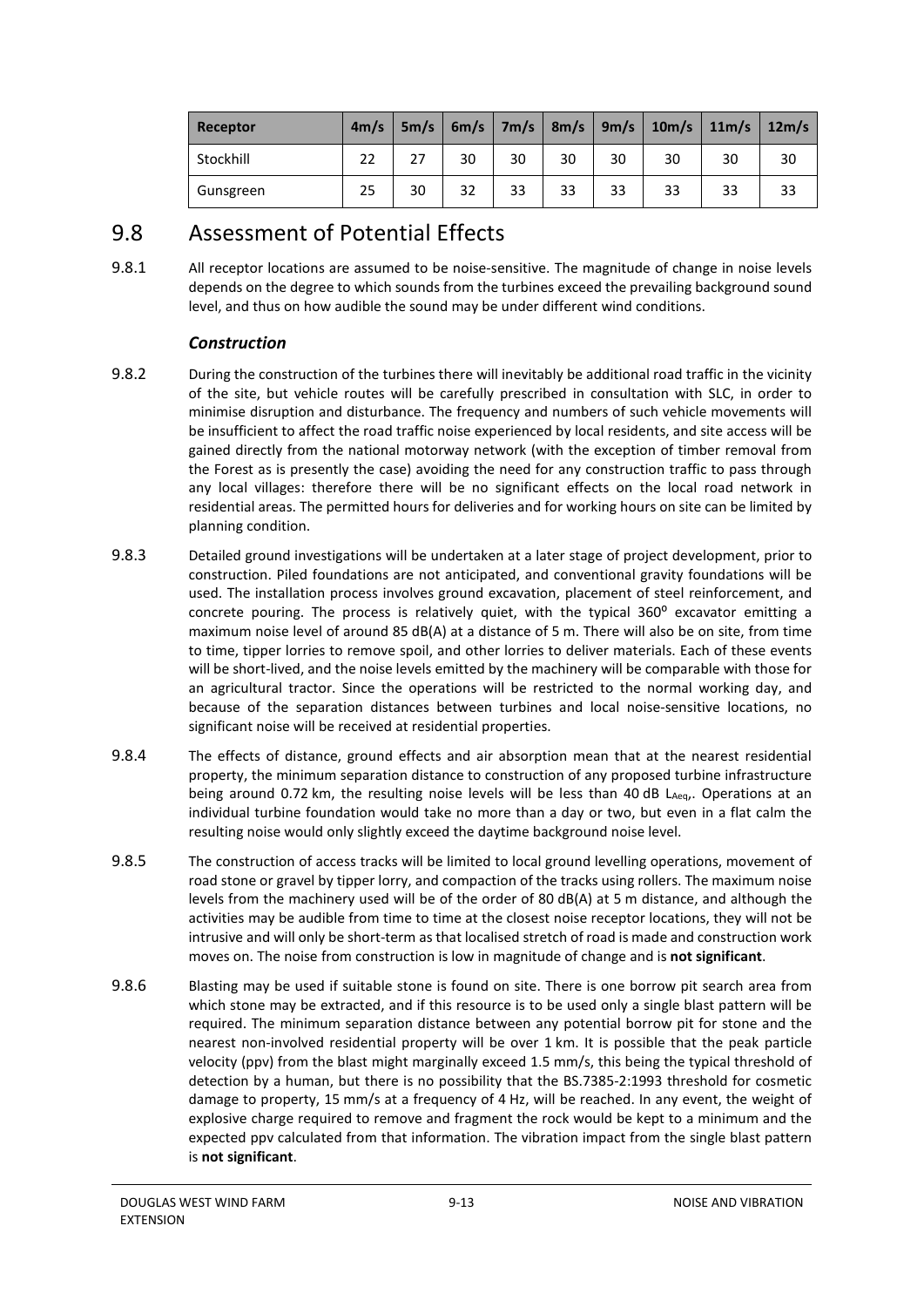9.8.7 Vibration from conventional construction operations, whether at wind turbine locations or near site access tracks, will be undetectable beyond a few tens of metres from the vibration source. The vibration arising as a result of the passage or operation of an item of construction machinery, including rock processing and handling machinery, will be such that no ground vibration during construction or rock winning operations will be detectable to a human observer inside neighbouring properties. The levels of vibration inside these properties will be several orders of magnitude lower than the architectural damage criteria given in *BS.7385-2:1993*, and at least two orders of magnitude below the levels perceptible to a human observer. This magnitude of change is negligible, and **not significant**.

## *Operation*

| Receptor             | 4m/s | 5m/s | 6m/s | 7m/s           | 8m/s | 9m/s | 10 <sub>m</sub> /s | 11m/s | 12m/s |
|----------------------|------|------|------|----------------|------|------|--------------------|-------|-------|
| Daytime              |      |      |      |                |      |      |                    |       |       |
| Westerhouse          | 16   | 11   | 8    | 8              | 8    | 8    | 9                  | 9     | 9     |
| <b>Station House</b> | 19   | 13   | 11   | 10             | 11   | 11   | 13                 | 16    | 18    |
| 6 Middlemuir Road    | 17   | 12   | 9    | 9              | 10   | 12   | 14                 | 16    | 17    |
| Craigend             | 17   | 11   | 9    | 8              | 8    | 8    | 9                  | 9     | 9     |
| West Toun House      | 18   | 12   | 10   | 9              | 9    | 9    | 10                 | 10    | 10    |
| <b>Braehead</b>      | 18   | 12   | 10   | 9              | 10   | 12   | 14                 | 16    | 17    |
| Midfield Road        | 18   | 13   | 10   | 10             | 11   | 13   | 15                 | 17    | 18    |
| Gardens House        | 21   | 16   | 14   | 13             | 13   | 13   | 14                 | 14    | 14    |
| Scrogton             | 18   | 13   | 12   | 14             | 16   | 17   | 18                 | 20    | 21    |
| <b>Braidlea</b>      | 18   | 12   | 12   | 13             | 16   | 17   | 18                 | 20    | 21    |
| Scrogtonhead         | 18   | 12   | 12   | 13             | 15   | 16   | 17                 | 19    | 20    |
| Stockhill            | 18   | 13   | 10   | 10             | 10   | 10   | 11                 | 11    | 11    |
| Gunsgreen            | 15   | 10   | 8    | $\overline{7}$ | 8    | 10   | 12                 | 14    | 15    |
| Night-time           |      |      |      |                |      |      |                    |       |       |
| Westerhouse          | 19   | 14   | 11   | 11             | 11   | 11   | 11                 | 11    | 11    |
| <b>Station House</b> | 19   | 13   | 11   | 10             | 11   | 11   | 11                 | 11    | 11    |
| 6 Middlemuir Road    | 20   | 15   | 12   | 12             | 12   | 12   | 12                 | 12    | 12    |
| Craigend             | 20   | 14   | 12   | 11             | 11   | 11   | 11                 | 11    | 11    |
| West Toun House      | 21   | 15   | 13   | 12             | 12   | 12   | 12                 | 12    | 12    |
| <b>Braehead</b>      | 21   | 15   | 13   | 12             | 12   | 12   | 12                 | 12    | 12    |
| Midfield Road        | 21   | 16   | 13   | 13             | 13   | 13   | 13                 | 13    | 13    |
| Gardens House        | 24   | 19   | 17   | 16             | 16   | 16   | 16                 | 16    | 16    |
| Scrogton             | 21   | 16   | 13   | 13             | 13   | 14   | 14                 | 14    | 14    |
| <b>Braidlea</b>      | 21   | 15   | 13   | 12             | 13   | 14   | 14                 | 14    | 14    |

**Table 9.8 – Predicted Margins of Compliance with Present Noise Limits, dB**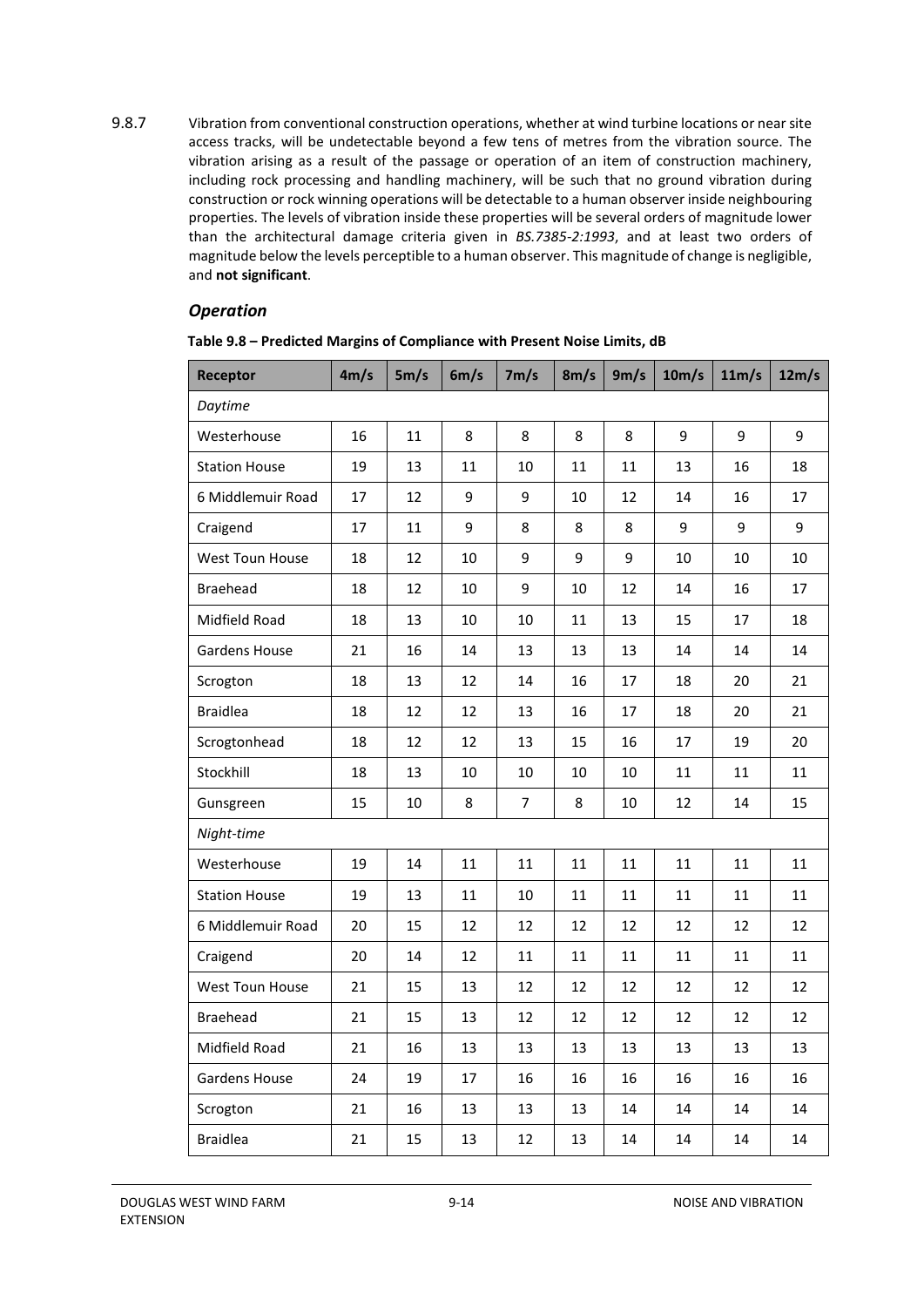| Receptor     | 4m/s | 5m/s | 6m/s | 7m/s | 8m/s | 9m/s | $10m/s$   $11m/s$ |    | 12m/s |
|--------------|------|------|------|------|------|------|-------------------|----|-------|
| Scrogtonhead | 21   | 15   | 13   | 12   | 12   | 13   | 13                | 13 | 13    |
| Stockhill    | 21   | 16   | 13   | 13   | 13   | 13   | 13                | 13 | 13    |
| Gunsgreen    | 18   | 13   | 11   | 10   | 10   | 10   | 10                | 10 | 10    |

- 9.8.8 The noise immission levels from the 13 turbines will fall well within the existing noise limits derived according to ETSU-R-97 and the IOA Good Practice Guide: the levels of noise immission from the Proposed Development will be at least 8 dB lower than the noise limits for existing developments. It follows that the magnitude of change is negligible, and the effect of noise from the proposed wind turbines on local receptors is **not significant**. The cumulative effects of the Proposed Development and all other relevant wind farms in the area are considered below.
- 9.8.9 Ground-borne vibration from wind turbines is neither discernible by a human observer, nor measurable under normal circumstances, at distances greater than a few tens of metres from the turbine. The magnitude of change in vibration is therefore negligible, and the significance of effect is therefore **none**.

#### 9.8.10 *Decommissioning*

9.8.11 The noise impact during decommissioning and removal of the turbines will be no greater or more significant than that during construction, and therefore **not significant**.

### *Requirements for Mitigation*

- 9.8.12 Although no noise mitigation measures are indicated to be necessary, it is possible to mitigate the noise impact of a turbine or turbines under certain operating conditions. Particular wind speeds with the wind blowing from a particular sector will give rise to 'worst case' noise impacts, and under such conditions it will be possible to reduce the noise emissions from individual turbines under software control. These mitigation measures do not need to be specified in advance of turbine construction and can be implemented and adjusted as necessary in order to meet noise limits imposed by planning conditions.
- 9.8.13 The need for operational mitigation measures will be established as part of the post-construction commissioning process, and will involve noise limit compliance measurements.
- 9.8.14 Noise mitigation during the construction phase of the turbines and infrastructure will be accomplished by limiting the permitted hours of work, and of deliveries to site by HGV (although abnormal loads will be excepted). Permitted hours of 07:00h to 19:00h daily, and 07:00h to 13:00h on Saturdays, are considered appropriate.

### *Assessment of Residual Effect Significance*

9.8.15 Following implementation of mitigation measures, the construction noise effects on noise-sensitive receptors are assessed as **not significant**. Operational noise effect of the Proposed Development is assessed as **not significant**.

### *Limitations to Assessment*

<span id="page-16-0"></span>9.8.16 The assessment is based on best practice guidelines at the time of writing and the worst-case scenario was modelled using the candidate turbine type and likely configuration. There may be variations in the instantaneous sound levels from turbines which mean that they may be heard from time to time by a casual observer.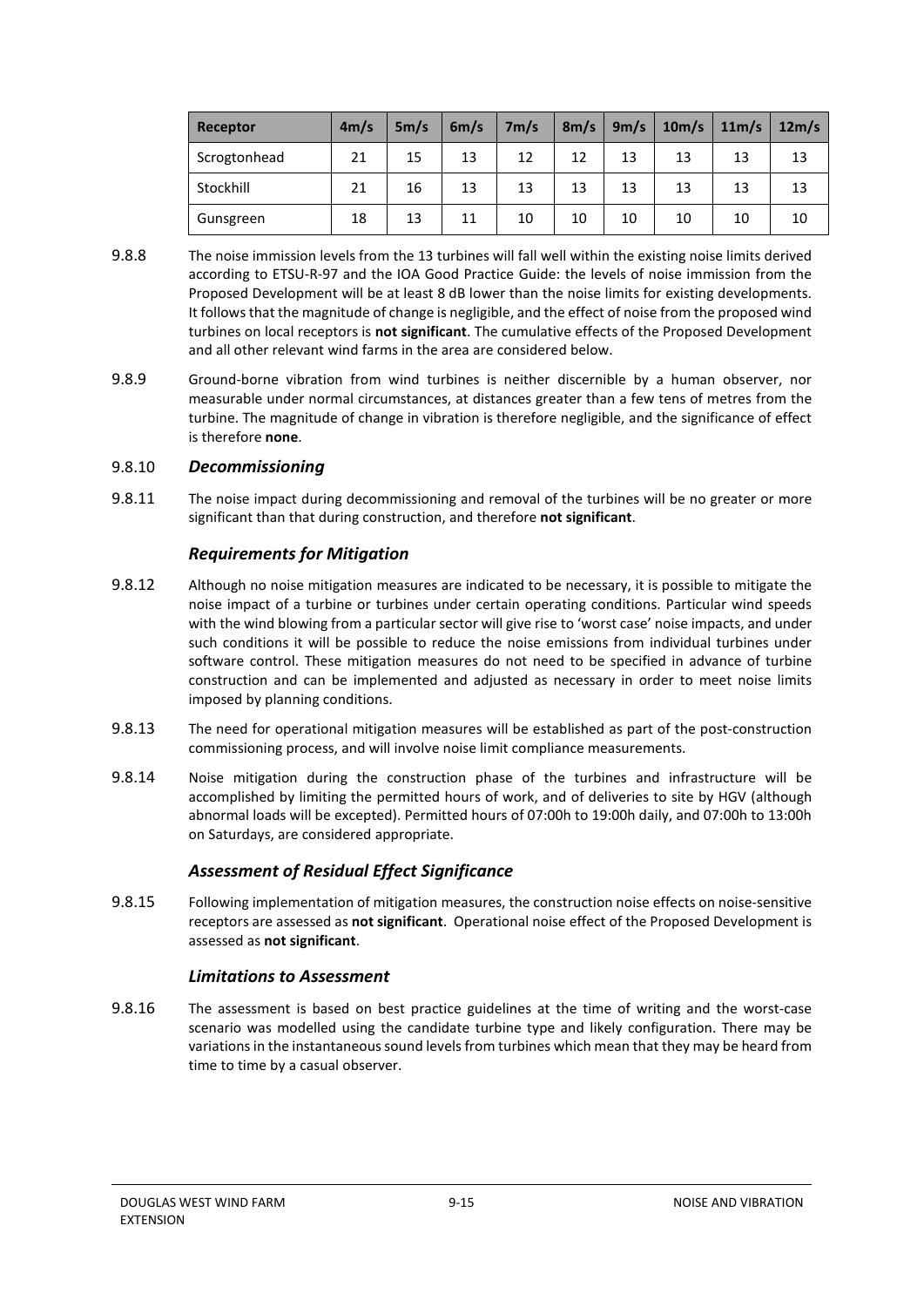# 9.10 Cumulative Assessment

### *Methodology*

9.10.1 There are several operational and consented wind farms within approximately 5 km of the Proposed Development. Those considered of relevance to the cumulative noise assessment are:

- the Douglas West Wind Farm, consented, 13 turbines;
- **the Hagshaw Hill Wind Farm, operational, 26 turbines;**
- **the Hagshaw Hill Wind Farm Extension, operational, 20 turbines;**
- **the Dalquhandy Wind Farm, consented. 15 turbines;**
- The Cumberhead Wind Farm, consented, 11 turbines (+5 bases)
- **the Nutberry Wind Farm, operational, 6 turbines;**
- **the Galawhistle Wind Farm, operational, 21 turbines;**
- the Poniel turbines, consented, 3 turbines; and
- the Hazelside turbines, consented and one operational, 2 turbines.
- 9.10.2 In the case of both Dalquhandy and Cumberhead, new applications have recently been made to amend the currently consented schemes to use larger turbines, and in the case of Cumberhead to change from 11 to 14 turbines. Both applications are currently in planning. In terms of the existing Hagshaw Hill Wind Farm (excluding Extension) an application to replace the existing 26 turbines with 14 new (larger) ones is currently in planning. The future turbines, rather than the operational or consented turbines, were used for noise modelling.
- 9.10.3 The OS grid coordinates used for the prediction of noise from each project are shown in Appendix 9.6, and the locations of the turbines can be seen in Figure 3.2. The sound power data assumed for cumulative noise modelling are also shown in Appendix 9.6.

| <b>Receptor</b>        | 4m/s | 5m/s | 6m/s | 7m/s | 8m/s | 9m/s | 10 <sub>m</sub> /s | 11m/s | 12m/s |
|------------------------|------|------|------|------|------|------|--------------------|-------|-------|
| Westerhouse            | 30   | 35   | 38   | 39   | 39   | 39   | 39                 | 39    | 39    |
| <b>Station House</b>   | 33   | 38   | 41   | 42   | 42   | 42   | 43                 | 43    | 43    |
| 6 Middlemuir Road      | 30   | 35   | 37   | 39   | 39   | 40   | 40                 | 40    | 40    |
| Craigend               | 30   | 35   | 38   | 38   | 39   | 39   | 39                 | 39    | 39    |
| <b>West Toun House</b> | 28   | 33   | 36   | 37   | 37   | 38   | 38                 | 38    | 38    |
| <b>Braehead</b>        | 30   | 35   | 37   | 38   | 39   | 39   | 39                 | 39    | 39    |
| Midfield Road          | 28   | 33   | 36   | 37   | 37   | 38   | 38                 | 38    | 38    |
| <b>Gardens House</b>   | 26   | 30   | 34   | 35   | 36   | 36   | 36                 | 36    | 36    |
| Scrogton               | 29   | 34   | 37   | 37   | 38   | 38   | 38                 | 38    | 38    |
| <b>Braidlea</b>        | 29   | 34   | 37   | 38   | 38   | 38   | 38                 | 38    | 38    |
| Scrogtonhead           | 30   | 35   | 38   | 39   | 39   | 39   | 39                 | 39    | 39    |
| Stockhill              | 33   | 38   | 40   | 42   | 43   | 43   | 43                 | 43    | 43    |
| Gunsgreen              | 31   | 36   | 39   | 40   | 40   | 40   | 40                 | 40    | 40    |

**Table 9.9 – Worst Case Cumulative Noise Immission Levels, dB**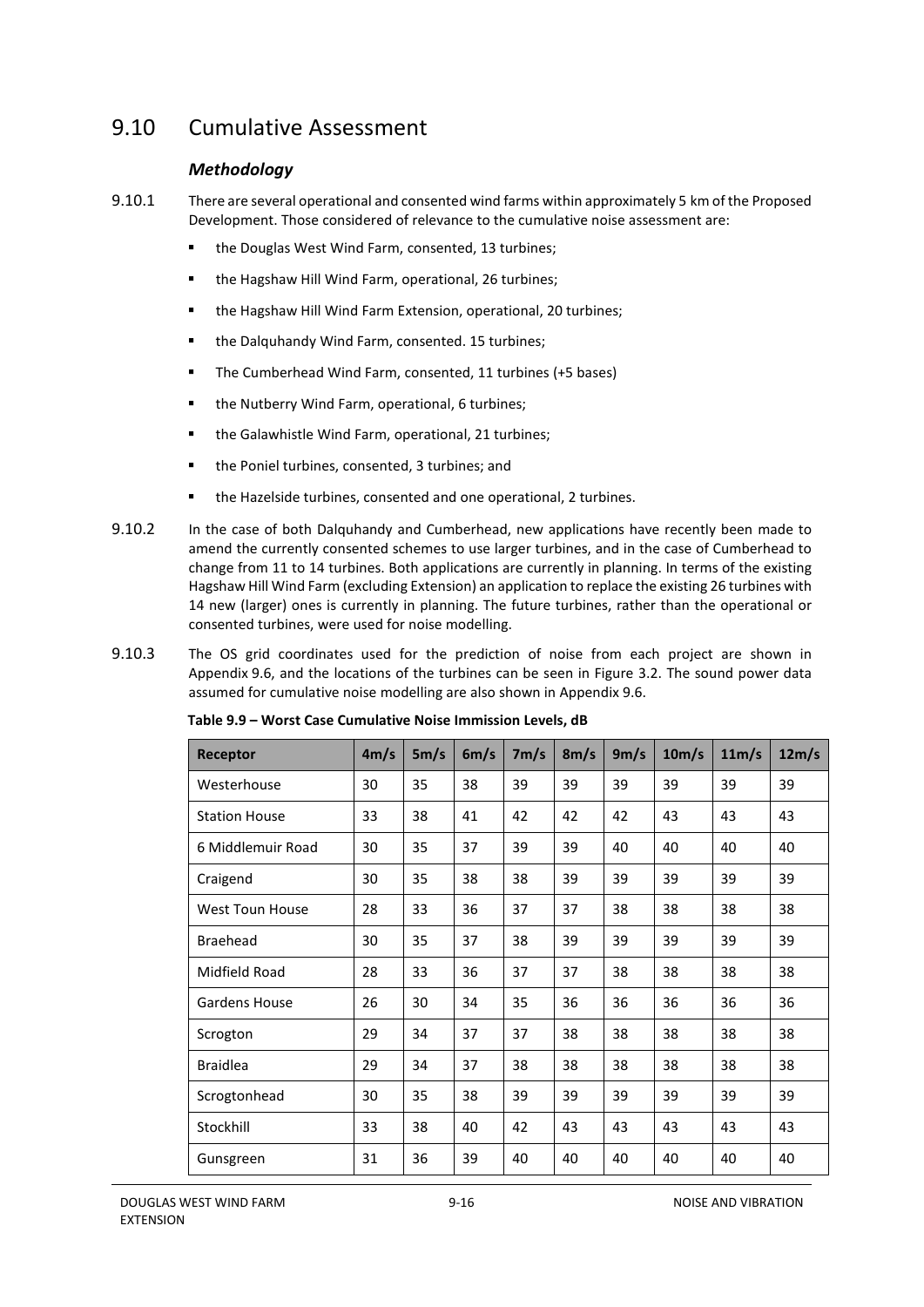| Receptor             | 4m/s           | 5m/s           | 6m/s                    | 7m/s           | 8m/s           | 9m/s           | 10 <sub>m</sub> /s | 11m/s          | 12m/s          |
|----------------------|----------------|----------------|-------------------------|----------------|----------------|----------------|--------------------|----------------|----------------|
| Daytime              |                |                |                         |                |                |                |                    |                |                |
| Westerhouse*         | 15             | 10             | $\overline{7}$          | 6              | 6              | 6              | 6                  | 6              | 6              |
| <b>Station House</b> | 12             | 7              | 6                       | 5              | 6              | 8              | 9                  | 11             | 13             |
| 6 Middlemuir Road    | 5              | 0              | 0                       | 0              | $\overline{2}$ | $\overline{3}$ | 5                  | $\overline{7}$ | 8              |
| Craigend             | $\overline{7}$ | 3              | $\mathbf{1}$            | $\overline{2}$ | $\mathbf{1}$   | $\mathbf{1}$   | $\overline{2}$     | $\overline{2}$ | $\overline{2}$ |
| West Toun House      | 9              | 5              | 3                       | 3              | 3              | $\overline{2}$ | 3                  | 3              | 3              |
| <b>Braehead</b>      | 5              | 0              | 0                       | 1              | $\overline{2}$ | 4              | 6                  | 8              | 9              |
| Midfield Road        | $\overline{7}$ | $\overline{2}$ | $\mathbf{1}$            | $\overline{2}$ | 4              | 5              | $\overline{7}$     | 9              | 10             |
| Gardens House        | 11             | 8              | 5                       | 5              | 4              | 4              | 5                  | 5              | 5              |
| Scrogton             | 9              | 5              | 3                       | 5              | 5              | $\overline{7}$ | 9                  | 12             | 14             |
| <b>Braidlea</b>      | 9              | 5              | 3                       | 4              | 5              | $\overline{7}$ | 9                  | 12             | 14             |
| Scrogtonhead         | 8              | 4              | $\overline{2}$          | 3              | 4              | 6              | 8                  | 11             | 13             |
| Stockhill*           | 12             | $\overline{7}$ | 5                       | 3              | $\overline{2}$ | $\overline{2}$ | $\overline{2}$     | $\overline{2}$ | $\overline{2}$ |
| Gunsgreen            | $\overline{4}$ | $^{\rm -1}$    | $-2$                    | $-1$           | $\mathbf{1}$   | $\overline{3}$ | 5                  | $\overline{7}$ | 8              |
| Night-time           |                |                |                         |                |                |                |                    |                |                |
| Westerhouse*         | 15             | 10             | $\overline{7}$          | 6              | 6              | 6              | 6                  | 6              | 6              |
| <b>Station House</b> | 12             | $\overline{7}$ | $\overline{\mathbf{4}}$ | 3              | $\overline{3}$ | $\overline{3}$ | $\overline{2}$     | $\overline{2}$ | $\overline{2}$ |
| 6 Middlemuir Road    | 13             | 8              | 6                       | 4              | 4              | 3              | 3                  | 3              | 3              |
| Craigend             | 13             | 8              | 5                       | 5              | 4              | 4              | 4                  | 4              | 4              |
| West Toun House      | 15             | 10             | $\overline{7}$          | 6              | 6              | 5              | 5                  | 5              | 5              |
| <b>Braehead</b>      | 13             | 8              | 6                       | 5              | 4              | 4              | 4                  | 4              | 4              |
| Midfield Road        | 15             | $10\,$         | $\overline{7}$          | 6              | 6              | 5              | 5                  | 5              | 5              |
| Gardens House        | 17             | 13             | 9                       | 8              | $\overline{7}$ | $\overline{7}$ | $\overline{7}$     | $\overline{7}$ | $\overline{7}$ |
| Scrogton             | 14             | 9              | 6                       | 6              | 5              | 6              | 6                  | 6              | 6              |
| <b>Braidlea</b>      | 14             | 9              | 6                       | 5              | 5              | 6              | 6                  | 6              | 6              |
| Scrogtonhead         | 13             | 8              | 5                       | 4              | $\overline{4}$ | 5              | 5                  | 5              | 5              |
| Stockhill*           | 12             | $\overline{7}$ | 5                       | 3              | $\overline{2}$ | $\overline{2}$ | $\overline{2}$     | $\overline{2}$ | $\overline{2}$ |
| Gunsgreen            | 12             | $\overline{7}$ | $\overline{\mathbf{4}}$ | 3              | $\mathbf{3}$   | $\mathbf{3}$   | $\mathbf{3}$       | $\mathbf{3}$   | 3              |

#### **Table 9.10 – Worst Case Compliance with Noise Limits, dB**

*A negative value indicates an excess of noise immission level over the applicable limit.* 

*\* 45dB limit assumed because of financial involvement with a wind farm other than the Proposed Development*

9.10.4 For initial screening purposes, all turbines in the projects listed above (taking the 'worst case' variants for the existing Hagshaw, Cumberhead and Dalquhandy schemes as being the applications currently in planning), as well as the 13 turbines making up the Proposed Development, were regarded as a single development using various different turbine types as appropriate, and the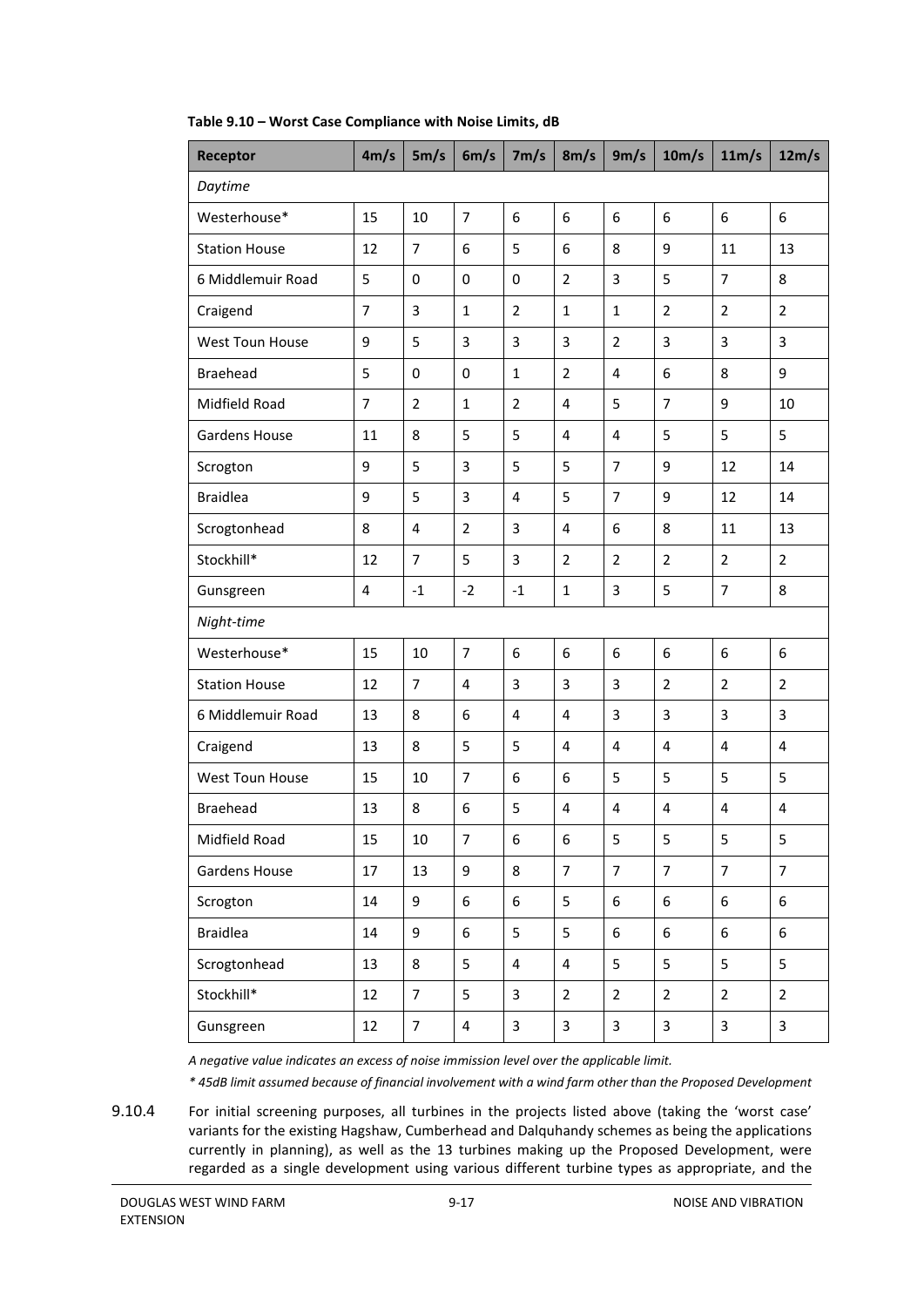*ISO9613-2* noise prediction methodology was applied on the basis that all turbines are approximately upwind of each receptor in turn. If this approach identified any potential cumulative noise issues then a more detailed assessment could be made, taking into account wind direction.

- 9.10.5 There will be considerable screening of turbines by the landform, particularly for distant turbines. The *IOA Good Practice Guide* states that under these circumstances it is acceptable, and robust, to deduct 2 dB overall from the contribution of any individual turbine that is not partially or wholly visible from the receiver location. These deductions were made with reference to the wireline visualisations.
- 9.10.6 The results of the cumulative noise predictions at the thirteen receptor locations used for the assessment, with every relevant turbine within a radius of 5 km of the proposed turbines being included, are shown to the nearest whole decibel in Table 9.9. These results are compared with the proposed noise limits for the Proposed Development in Table 9.10. This can be considered a broadbrush approach to the recommendations of *the IOA Good Practice Guide*, and includes 2 dB of screening for any turbine not visible from the location in question. No allowance is made for directivity, and every turbine was treated as if it were directly upwind of the receptor at a single point in time, which in reality would never be the case.

## *Results and Commentary, Cumulative Noise Levels*

- 9.10.7 This broad-brush approach exaggerates the cumulative noise effects, because as can be seen from Figure 3.2, there are no receptor locations that can ever simultaneously fall downwind of every wind farm in the locality. Nevertheless, the proposed noise limits for the Proposed Development can be met under these circumstances at all but one of the receptor locations used in the present study, by all turbines listed in paragraph 9.9.1 and the Proposed Development turbines, with the sole exception being the consented (but unbuilt) housing development at Gunsgreen.
- 9.10.8 The predicted exceedance shown in Table 9.10, at the permitted housing at Gunsgreen using the broad-brush approach is slight and would be applicable during daytime and evening hours (not at night). The layout of proposed dwellings at Gunsgreen is not yet known, but acoustical screening within the housing estate will tend to reduce the levels and, as noted above, the broad-brush approach used exaggerates the cumulative effects as there are no receptor locations (including Gunsgreen) that can ever simultaneously fall downwind of every wind farm in the locality. It is therefore concluded that in reality, should this housing development ever be built in the future, that the noise limits set out in Table 9.4 would be met by the Proposed Development, alone and cumulatively.
- 9.10.9 Should the final turbine type used for the Proposed Development (and for the Repowered Hagshaw Hill Wind Farm) be the SG-6.0-155PG, as opposed to the SG-3.4-132 modelled, it will either result in a very slight improvement (reduction in level) or will make a negligible difference.
- 9.10.10 The cumulative noise effect on local receptors is therefore considered to be **not significant**.

# <span id="page-19-0"></span>9.11 Summary

- 9.11.1 Baseline noise surveys to establish the pre-existing sound levels at selected local dwellings were not possible or required in this case, due to existing operational wind turbines in the local area. Data from previous noise survey campaigns by the developer led to the noise limits in effect for the consented wind energy development at the neighbouring Douglas West site and these limits provide a noise immission budget within which the Proposed Development must also operate, in accordance with best practice guidance.. The noise immission levels at local noise-sensitive locations were calculated using internationally recognised prediction methods and the robust results were then compared with the relevant noise limits. The design of the Proposed Development was found to be capable of meeting these limits. Its effect on the noise environment experienced by local residents is therefore **not significant**.
- 9.11.2 The cumulative effects of the Proposed Development, plus all relevant operational and consented wind turbines within 5 km of the proposed turbines, including the Revised Cumberhead Wind Farm,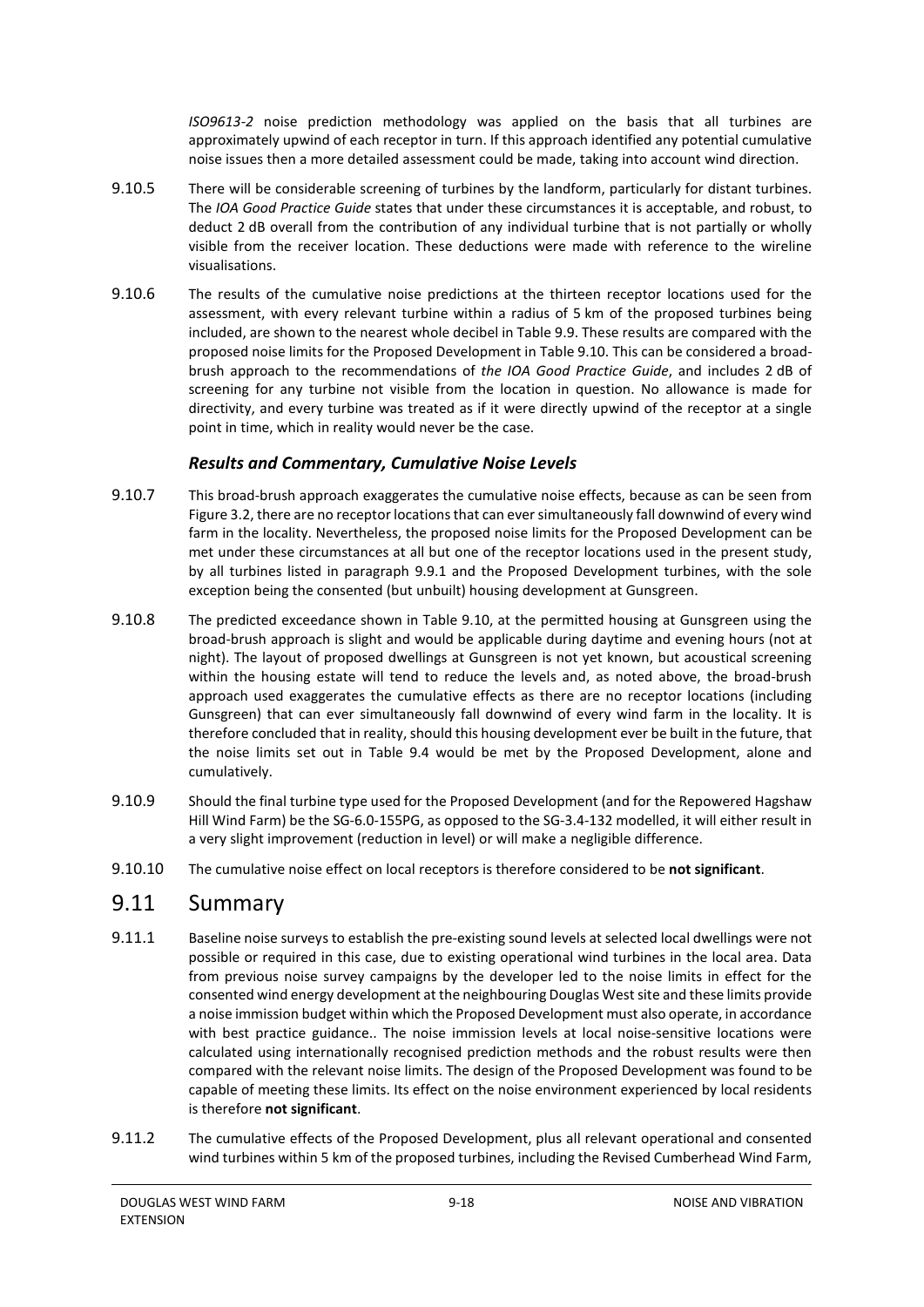Revised Dalquhandy Wind Farm and Repowered Hagshaw Hill Wind Farm, were calculated in the same way. The methodology was expected to over-predict the cumulative noise immission levels and the small excess at Gunsgreen (only) over the proposed noise limits is slight, and in practice not significant. The increase in noise from the Proposed Development turbines over that already occurring or likely to occur from operational and permitted wind farms in the locality will be subjectively unnoticeable at most locations, and within acceptable limits. The overall effect is therefore **not significant**.

| <b>Description of Effect</b>                                                                                | <b>Significance of Potential</b><br><b>Effect</b> |                               | <b>Mitigation Measure</b>                                                                                                                                      | <b>Significance of Residual</b><br><b>Effect</b> |                               |  |
|-------------------------------------------------------------------------------------------------------------|---------------------------------------------------|-------------------------------|----------------------------------------------------------------------------------------------------------------------------------------------------------------|--------------------------------------------------|-------------------------------|--|
|                                                                                                             | <b>Significance</b>                               | Beneficial/<br><b>Adverse</b> |                                                                                                                                                                | <b>Significance</b>                              | Beneficial/<br><b>Adverse</b> |  |
| Construction noise                                                                                          | <b>Not</b><br>Significant                         | Adverse                       | Control of working<br>hours and best working<br>practices                                                                                                      | <b>Not</b><br>Significant                        | Adverse                       |  |
| Operational noise<br>from Proposed<br>Development                                                           | <b>Not</b><br>Significant                         | Adverse                       | Operational monitoring<br>to ensure compliance,<br>with the option of<br>selective constraint of<br>turbine operation if<br>found to be a<br>requirement.      | <b>Not</b><br>Significant                        | Adverse                       |  |
| Cumulative noise<br>from the operation<br>of consented and<br>proposed local wind<br>energy<br>developments | <b>Not</b><br>Significant                         | Adverse                       | Operational monitoring<br>to ensure compliance,<br>with the option of<br>selective constraint/or<br>Douglas West<br>Extension if found to<br>be a requirement. | <b>Not</b><br>Significant                        | Adverse                       |  |

**Table 9.9 – Summary Table**

# <span id="page-20-0"></span>9.12 References

The Working Group on Noise from Wind Turbines (1996). *ETSU-R-97 The Assessment and Rating of Noise from Wind Farms. Energy Technology Support Unit*, DTI.

Institute of Acoustics (2013) *A Good Practice Guide to the Application of ETSU-R-97 for the Assessment and Rating of Wind Turbine Noise*.

British Standards Institute (2009) *BS.5228-1 Code of practice for noise and vibration control on construction and open sites – Part 1: noise*. BSI.

International Standards Organisation (1996). ISO 9613-2 Acoustics - Attenuation of sound during propagation outdoors - Part 2: General method of calculation..

Bowdler D, Bullmore A, Davis R, Hayes M, Jiggins M, Leventhall G, McKenzie A (2009) Prediction and assessment of wind turbine noise. Acoustics Bulletin vol.34 no.3 pp35-37. Institute of Acoustics.

Scottish Government (2011). *Planning Advice Note 1/2011: Planning and Noise*. Available at: [http://www.gov.scot/Publications/2011/02/28153945/0.](http://www.gov.scot/Publications/2011/02/28153945/0)

UK Government (1974). *Control of Pollution Act*. HMSO